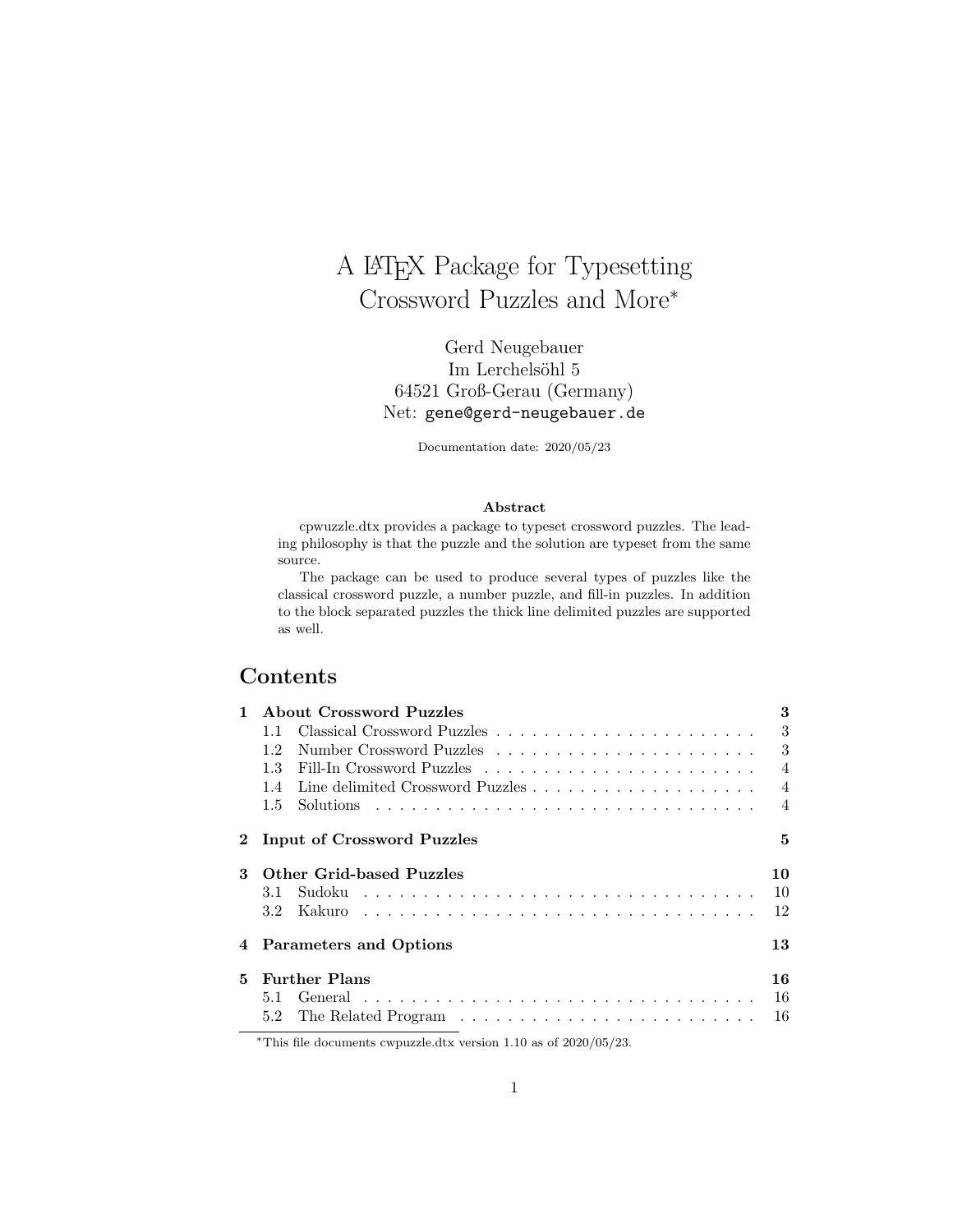|  | 6 The Implementation |  |
|--|----------------------|--|
|  |                      |  |
|  |                      |  |
|  |                      |  |
|  |                      |  |
|  |                      |  |
|  | 6.6 Sudoku  27       |  |
|  |                      |  |
|  |                      |  |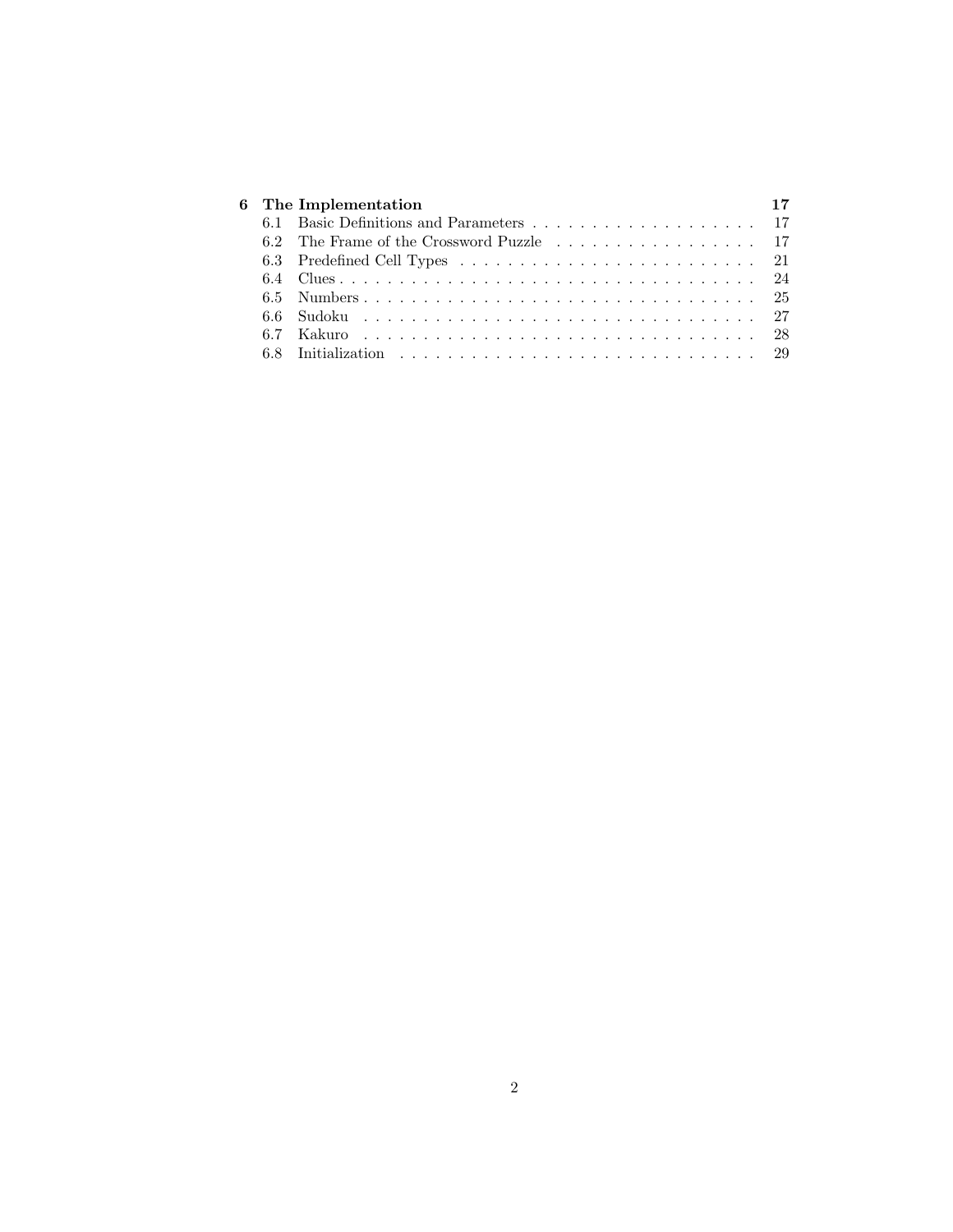## 1 About Crossword Puzzles

Crossword puzzles are can be a an amusing but also a challenging hobby. Unfortunately at the time of this writing I am not aware of any good package to typeset crossword puzzles with LATEX. Thus I decided to make one which at least fits my needs.

There are several types of crossword puzzles among. This package can only be used to typeset several of them. The basic assumption in this package is that puzzles are rectangular arrangements of boxes. Some of these boxes are black and others are prepared to take single letters. Each word in the grid is enclosed in black boxes or the outside.

Optionally there may be rectangular regions left blank inside the puzzle. They can be used to place ads or other informative texts inside the puzzle.

## 1.1 Classical Crossword Puzzles



The "classical" type of a crossword puzzle words are marked with numbers and each word is accompanied with a clue which should help (or confuse) the reader. Those clues are listed after the frame of the puzzle.

## 1.2 Number Crossword Puzzles



The "number puzzle" variant contains only numbers instead of letters. Different numbers denote different letters. There are no clues. The reader is assumed to find a complete list of letters by filling appropriate words into the grid. Sometimes a word is already entered into the grid to ease the start.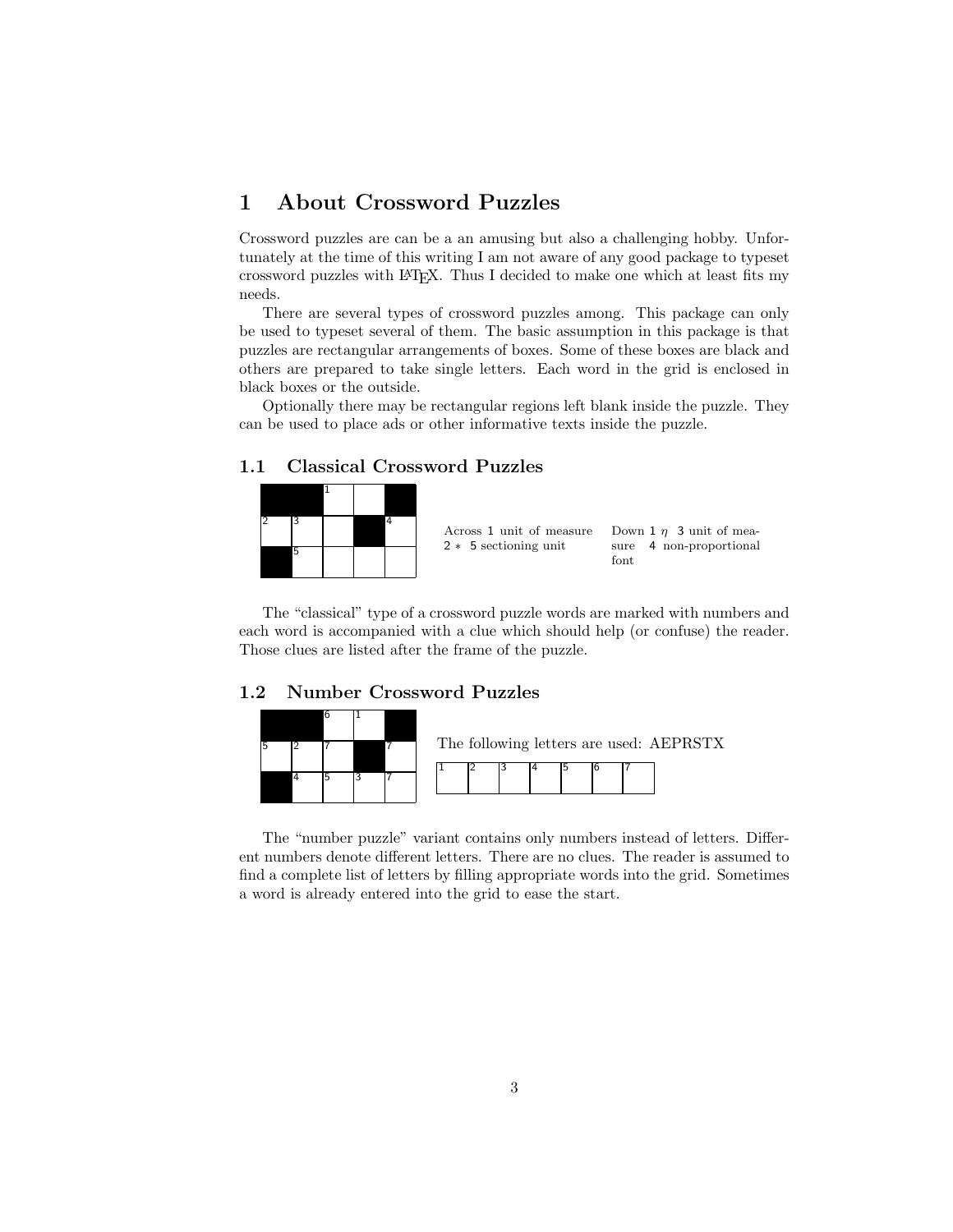#### 1.3 Fill-In Crossword Puzzles

| Words of length 2: EX SP TT |  |
|-----------------------------|--|
| Words of length 3: AST ETA  |  |
| Words of length 4: PART     |  |

The "fill-in puzzle" variant consists of a frame containing only black and white boxes. Additionally a list of words is given which have to be put into the frame until none is left and the frame is completed.

#### 1.4 Line delimited Crossword Puzzles

The crossword puzzles we have seen before had the property that words are either delimited by the outer border or by a solid block. In addition line delimited puzzles are common. In this case a thicker line is drawn to indicate the end of a line.



In the example above we can see another feature. This feature is that two letters are circled. This can be used to indicate letters for a solution word of the crossword puzzle.

## 1.5 Solutions

|   |   | E | Χ         |    |
|---|---|---|-----------|----|
| Α | S | т |           | Ч. |
|   | P | Α | ${\bf R}$ | T  |

Often it is not only desirable to typeset the unsolved crossword puzzle but also the solution. This means that all the letters have to be filled in. This should be possible with the same source as the questions to avoid typos or redundancies leading to additional work.

Several variants of solutions come to mind. Primarily the solution should show the letters and suppress any clues. One major distinction is also whether or not the numbers of the words should be shown in the solution as well.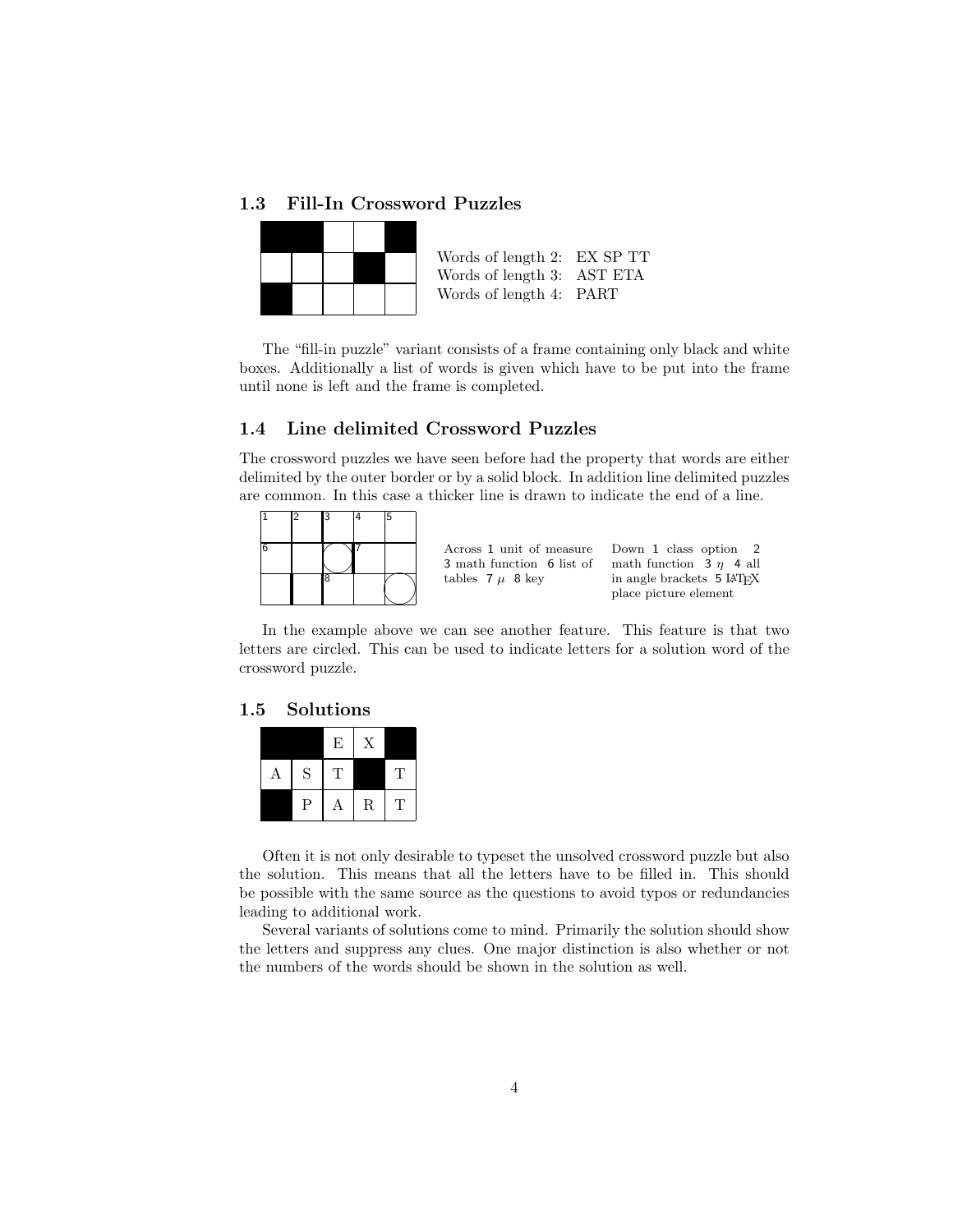|        |        | Ε  | Х           |        |
|--------|--------|----|-------------|--------|
| 2<br>A | 3<br>S | T, |             | 4<br>т |
|        | 5<br>Ρ | Α  | $\mathbf R$ | т      |

Finally there are the lists of letters in numbered puzzles. In the solution they will show the letters in them as well.

|  |  |  |  |   |  | The following letters are used: AEPRSTX |  |
|--|--|--|--|---|--|-----------------------------------------|--|
|  |  |  |  | D |  |                                         |  |

## 2 Input of Crossword Puzzles

The basic idea behind this package is that a crossword puzzle is specified in a separate file. The actual appearance of the puzzle is controlled by several options. Thus it should be possible to produce the unsolved and the solved puzzle from the same source. Before we describe the various options we will have a look at the basic environments and macros used to specified a crossword puzzle.

Puzzle This package provides the environment Puzzle which typesets the frame of a crossword puzzle. This environment takes two arguments. These arguments are the number of columns and the number of the rows of the puzzle. This means that essentially only rectangular puzzles can be typeset.

The example from section 1.1 has been entered as follows:

| \begin{Puzzle}{5}{3}% |                                                                                     |                |                                                |  |
|-----------------------|-------------------------------------------------------------------------------------|----------------|------------------------------------------------|--|
| l∗ ∶                  | $ \ast $ $\blacksquare$ $\blacksquare$ $\blacksquare$ $\blacksquare$ $\blacksquare$ |                | l∗ ⊦                                           |  |
|                       | [2] A   [3] S   T                                                                   |                | $ \cdot $ $ $ $\lceil$ 4 $\rceil$ T $\lceil$ . |  |
|                       | $ \cdot $ $ \cdot $ $ \cdot $                                                       | $\overline{R}$ | $ T $ .                                        |  |
| \end{Puzzle}          |                                                                                     |                |                                                |  |

In this example we can see that inside the Puzzle environment there is one special character. This is the bar |. This bar is an active character in TEX. Thus you can think of it like a macro.

The | macro takes three arguments. The first two arguments are optional, i.e. enclosed in brackets if present. The first optional argument denotes the number for numbered boxes. The second optional argument specifies the formatting of the cell.

The third argument is either empty {} or it consists of a single character. This argument describes the action to be performed.

• If this argument is a letter then it is simply shown in the solution and suppressed in the unsolved crossword puzzle.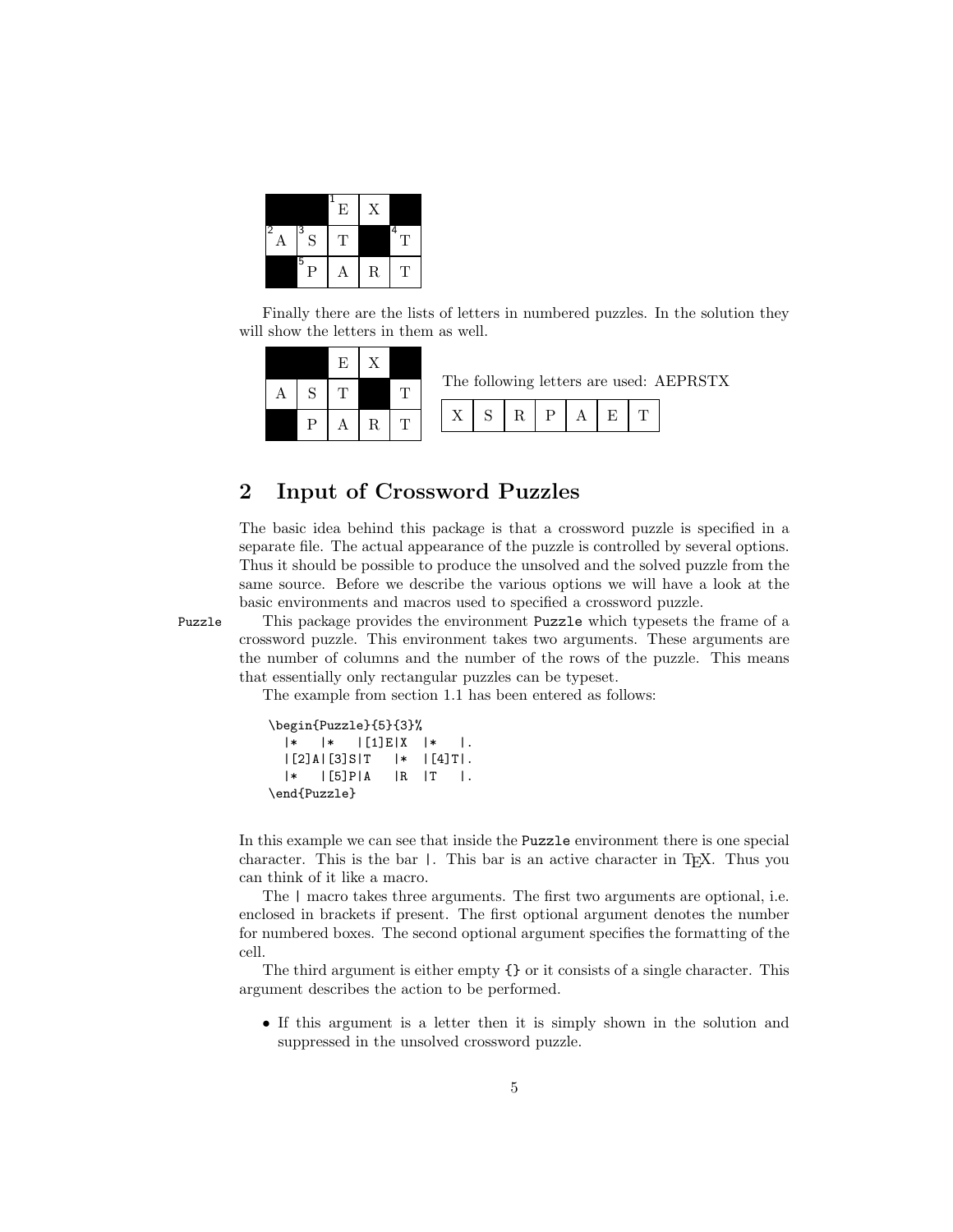- If this argument is an asterisk \* then a black box is produced.
- If this argument is a dot . then this marks the end of the current row. The next box is typeset at the beginning of the following row.
- If this argument is empty {} then a white box is typeset. This box does not contain a letter, nor does it have a frame. This macro can be used to leave room for larger boxed with ads. Alternatively this can be used to disable certain boxes to make a non-rectangular crossword puzzle.

```
\begin{Puzzle}{5}{5}
 |{} |{} |[1]S|.
 |\{\} | [2]M|I | [3]D|.
 |[4]T|I |M |E |S |.
 |{} |[5]N|E |G |.
 |{} |{} |Q |.
\end{Puzzle}
```


Note that white-space is ignored after the arguments but not between the bar and the arguments.

The formatting of the cell is controlled by the second optional argument of the | macro. This optional argument may contain a list of several characters. Each of these characters is interpreted from left to right. The following list describes the meaning of the built-in characters.

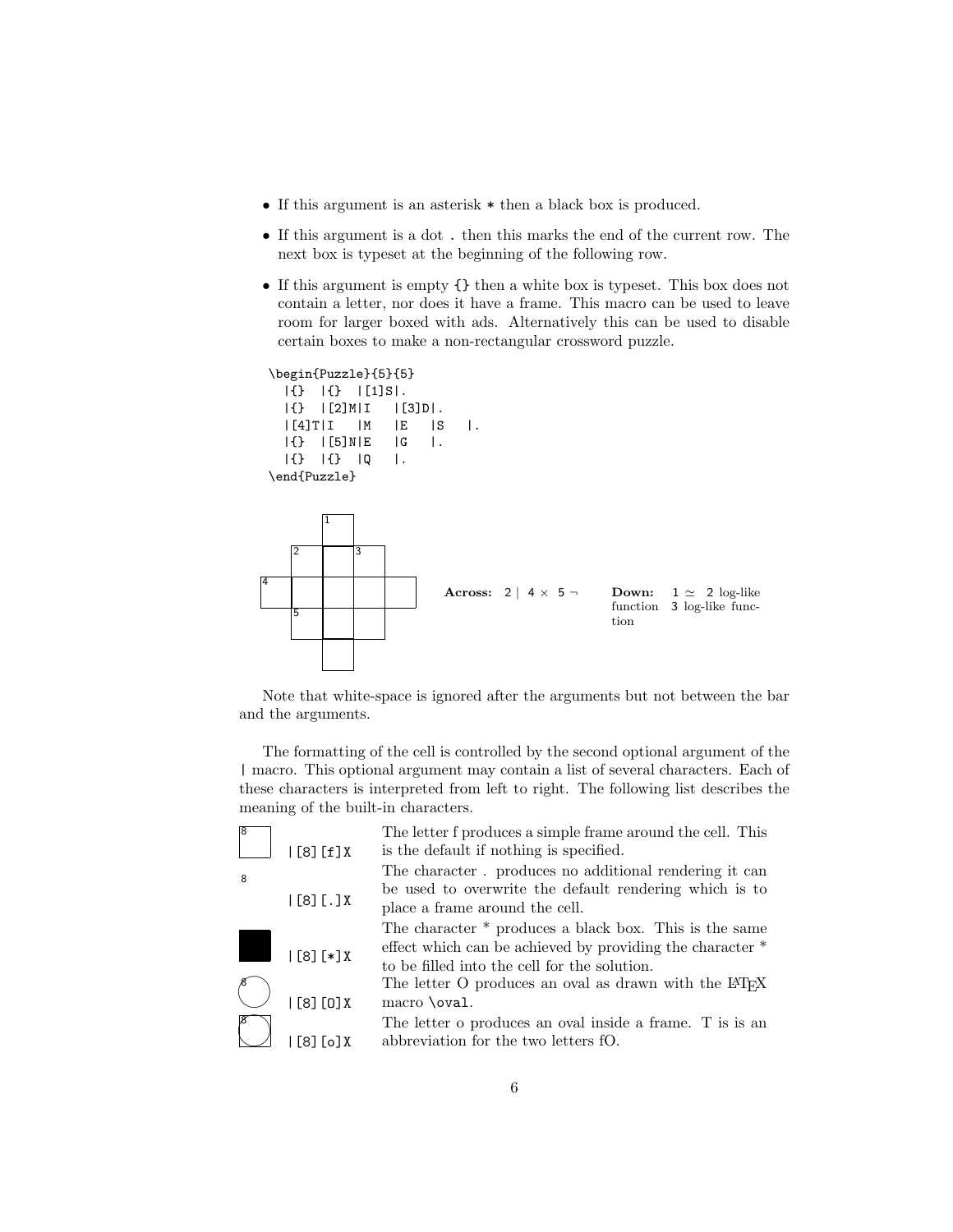

Whenever you try to use an undefined specification for the cell frame a warning is printed and the letter is ignored.

\PuzzleDefineCell You can define additional cell renderings of your own. For this purpose the macro \PuzzleDefineCell is provided. It takes two arguments. The first argument contains the key under which the rendering should be addressed in the optional second argument of the macro |. The second argument contains the replacement text like in \newcommand. This replacement text can make use of two arguments. They are addressed with  $#1$  and  $#2$ . The first one contains the x coordinate of the cell to be rendered. The second one its y coordinate.

> The following example shows for instance the definition of a new cell type addressed by the key + which draws a thick frame around the cell.

\PuzzleDefineCell{+}{ \PuzzleThicklines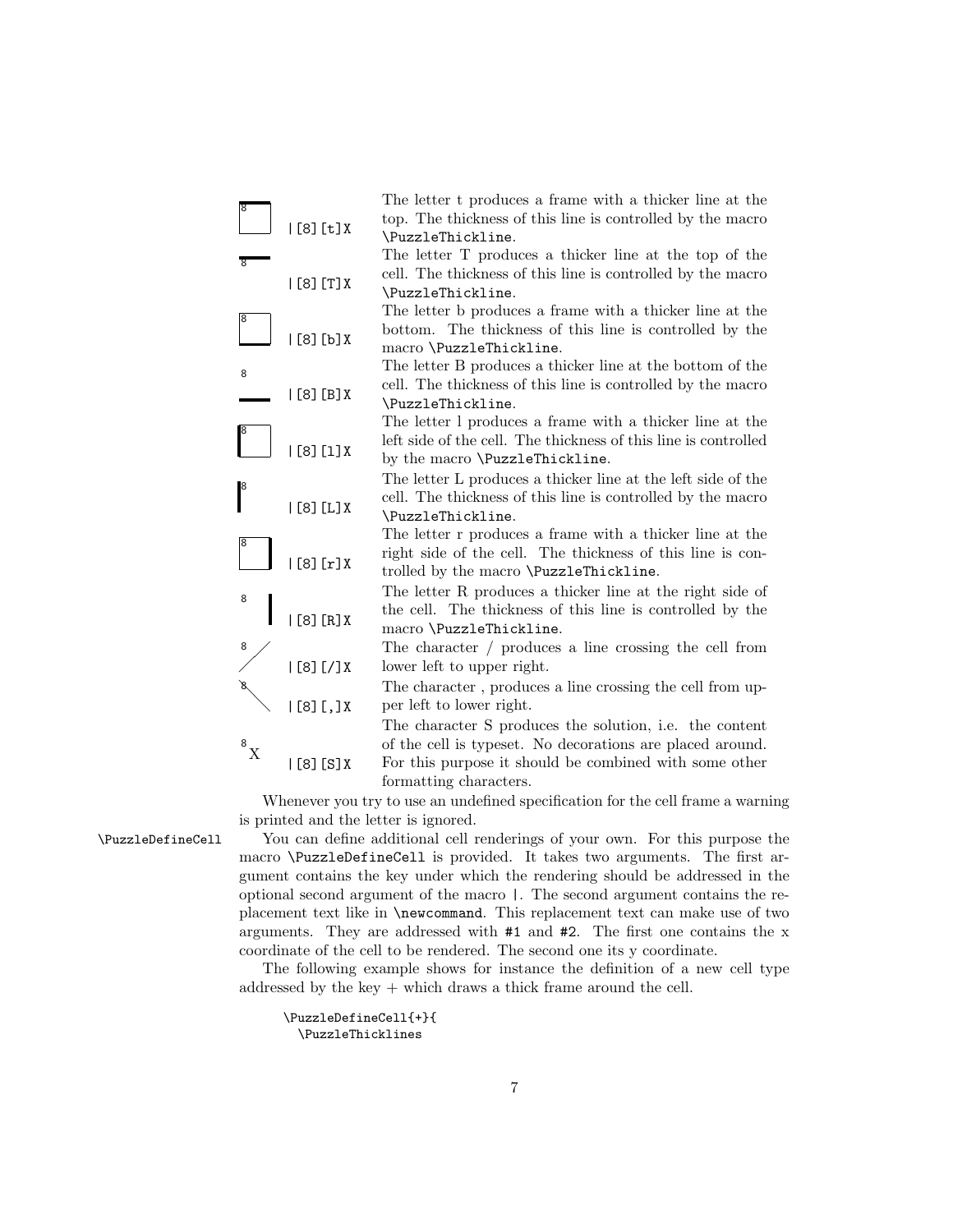```
\put (#1, #2){\frac{\ranh(X1,1){}}\ranh(X1,1)}
```
Finally we show how to define a cell type consisting of a colored box. The box itself is drawn with the help of the macro \colorbox. Thus it is necessary to load the package color which defines this macro.

The two invocations show the combination with the f specifier. The specifier f is the default and used only if the user does not provide the optional argument. Thus we need to provide the f we we want to have it additionally.

```
\definecolor{gray}{gray}{.9}
\PuzzleDefineCell{c}{{%
  \put(#1,#2){\makebox(1,1){%
    \fboxsep=0pt
    \colorbox{gray}{\makebox(1,1){}}}}
}}
\begin{Puzzle}{2}{2}
  |[1][cf]X | {\} |.
  |\{\} |[2][c]X|.\end{Puzzle}
```
2

1

2

1

\DefineColorCell The macro \DefineColorCell simplifies this task by encapsulating the definition above. It has two arguments. The first one is the key character and the second one is th name of the color to use for the background.

```
\definecolor{gray}{gray}{.9}
\PuzzleDefineColorCell{c}{gray}
\begin{Puzzle}{2}{2}
 |\{\} |[1][cf]X|.|[2][c]X| {} |.
\end{Puzzle}
```
\Frame The macro \Frame can be used to typeset ads or other text into larger boxes inside the frame of the crossword puzzle. For this purpose five arguments are required. The first two arguments are used to specify the lower left corner of the frame. The lower left corner has the coordinates 0,0 and the numbers increase upwards and to the right.

The third argument is the width of the frame and the fourth argument is the height of the frame measured in number of boxes. Finally, the fifth argument contains the text to be typeset. Per default it is typeset in a mini-page of the appropriate width centered horizontally and vertically.

|                 |     | \begin{Puzzle}{8}{6}                                                                                                            |           |                                              |     |    |    |
|-----------------|-----|---------------------------------------------------------------------------------------------------------------------------------|-----------|----------------------------------------------|-----|----|----|
|                 |     | \Frame{2}{2}{4}{2}{\sffamily Crossword\\Puzzle}                                                                                 |           |                                              |     |    |    |
|                 |     | $ [1]E *$ $ [2]N U$ $ L$ $ [3]L *$ $ [4]V $ .                                                                                   |           |                                              |     |    |    |
|                 |     | $\lfloor 5 \rfloor$ T $\lfloor 6 \rfloor$ R $\lfloor 1$ $\lfloor 4 \rfloor$                                                     |           | $ N $ $ G $ $ [7]L E $ .                     |     |    |    |
| $ A \tImes$     |     | $\{3\}$ $\{3\}$                                                                                                                 |           | $\{\}$ $\{\}$ $\{\}$ $\{3\}$ $\}$ $\{0, 1\}$ |     |    |    |
| $\vert * \vert$ | IL. | 15 <sup>2</sup>                                                                                                                 | $  \{ \}$ | $  \{ \}  $ $  \{ \}  $                      | IE. | ∣∗ | Ι. |
|                 |     | I [9] BIE I T                                                                                                                   |           | $ [10]A *$ $ [11]L I$  M                     |     |    | Ι. |
| IF.             | I∗  | $\begin{array}{c}\n\end{array}$ $\begin{array}{c}\n\end{array}$ $\begin{array}{c}\n\end{array}$ $\begin{array}{c}\n\end{array}$ |           | IE.                                          | IL. | l∗ |    |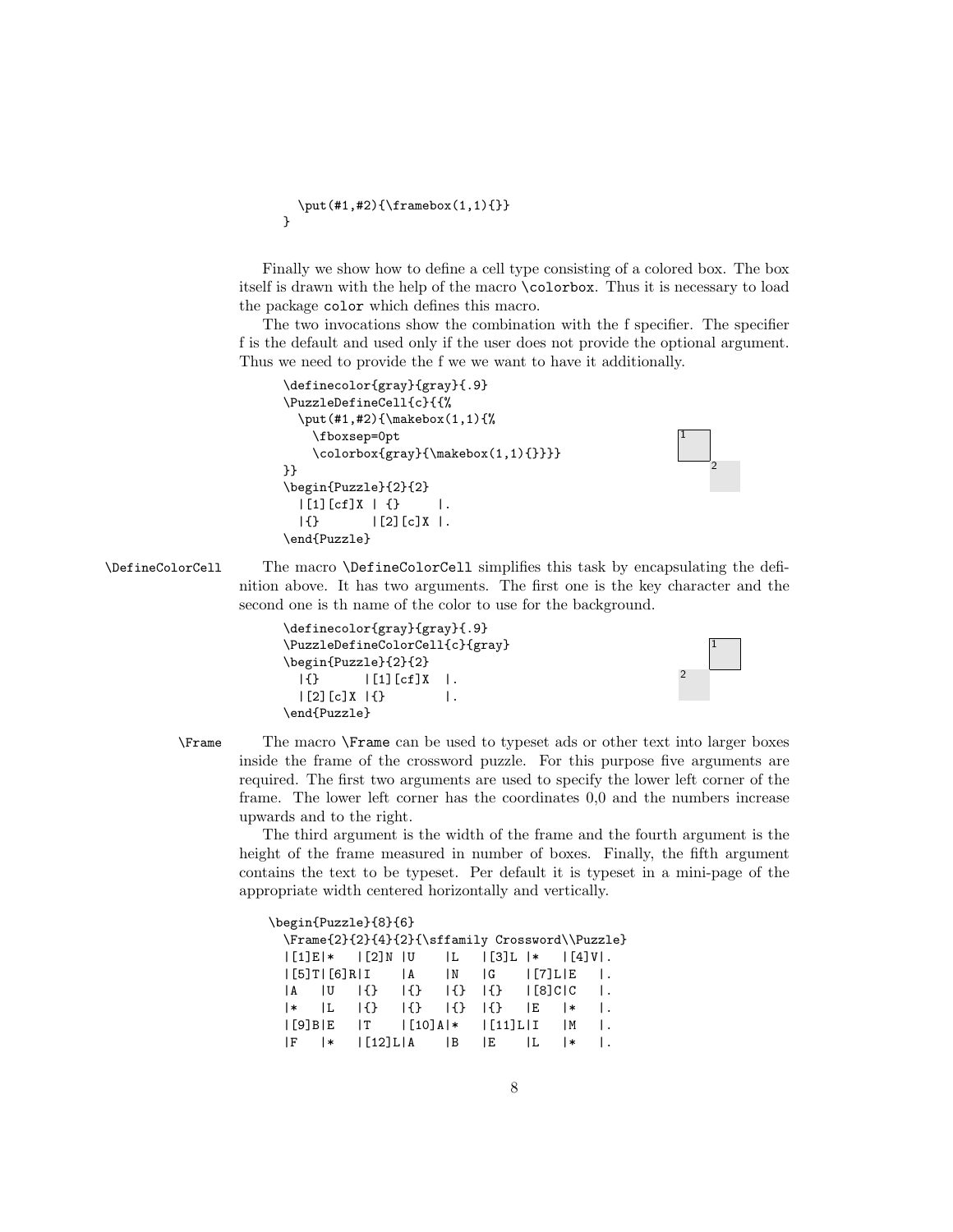\end{Puzzle}





```
3 logarithm 4 - 6black rectangle 7 \vert9 bold face 10 Å 11≤
```
PuzzleClues The clues in the classical crossword puzzle are typeset with the use of the environment PuzzleClues. This environment takes one argument which is typeset before the clues. The environment takes roughly the half of the text width and make a mini-page with this width. Thus two invocations of this environment are typeset side by side.

> Alternatively if the solution is typeset then the environment PuzzleClues has no effect.

```
\begin{PuzzleClues}{\textbf{Across}}%
 \Clue{1}{EX}{unit of measure}%
 \Upsilonlue{2}{AST}{\(\ast\)}%
  \Clue{5}{PART}{sectioning unit}%
\end{PuzzleClues}%
\begin{PuzzleClues}{\textbf{Down}}%
 \Clue{1}{ETA}{\(\eta\)}%
  \Clue{3}{SP}{unit of measure}%
  \Clue{4}{TT}{nonproportional font}%
\end{PuzzleClues}%
```

| The environment PuzzleClues defines one local macro. This macro is named<br>\Clue and takes three arguments. The first argument is the number of the word.<br>This should correspond to the number in the puzzle frame. The second argument |
|---------------------------------------------------------------------------------------------------------------------------------------------------------------------------------------------------------------------------------------------|
| is the word itself. Currently this not used at all. Finally the third argument is<br>the clue for the word.                                                                                                                                 |
| If the unsolved puzzle is typeset then the first and the third argument are used.                                                                                                                                                           |
| Otherwise all arguments are silently absorbed.                                                                                                                                                                                              |
| The macro <i>\PuzzleLetters</i> can be used to typeset the list of used letters                                                                                                                                                             |
| in numbered crossword puzzles. It has one argument which are the used letters                                                                                                                                                               |
| (preferably in alphabetical order.                                                                                                                                                                                                          |
| The macro \PuzzleNumbers can be used to generate a numbered list of boxes                                                                                                                                                                   |
| for the numbered crossword puzzles. The user is supposed to collect the found                                                                                                                                                               |
| letters here.                                                                                                                                                                                                                               |
| The environment PuzzleWords can be sued to typeset the list of words for a                                                                                                                                                                  |
| fill-in puzzle. It takes one argument. This is the length of the words listed. For                                                                                                                                                          |
|                                                                                                                                                                                                                                             |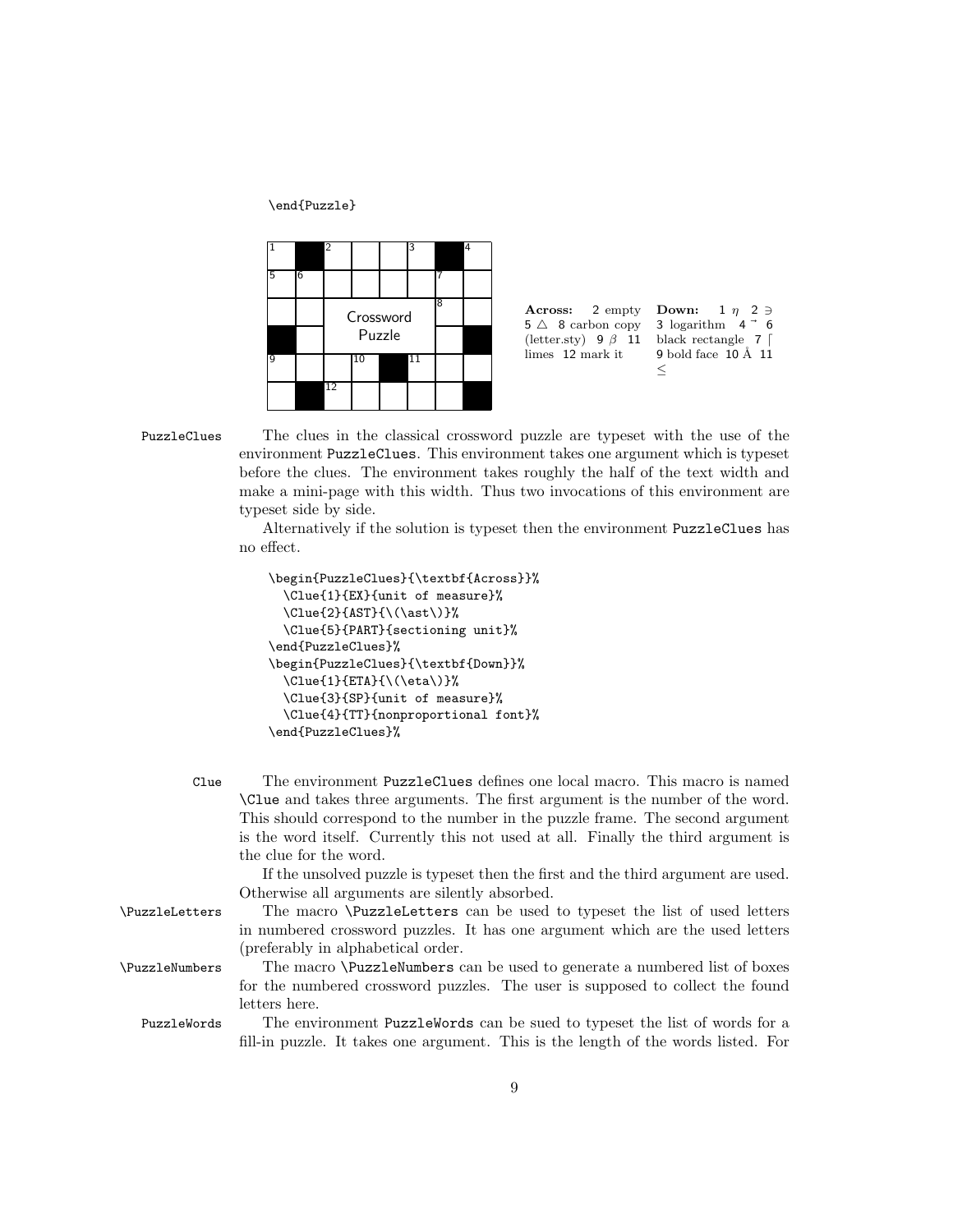each length there should be an invocation of this environment. The words in this environment are supposed to be ordered alphabetically.

\Word The macro \Word is defined inside the environment PuzzleWords. It takes one argument which is the word itself.

```
\begin{PuzzleWords}{2}
  \Word{EX}%
  \Word{SP}%
  \Word{TT}%
\end{PuzzleWords}%
\begin{PuzzleWords}{3}
 \Word{AST}%
  \Word{ETA}%
\end{PuzzleWords}%
\begin{PuzzleWords}{4}
  \Word{PART}%
\end{PuzzleWords}%
```
## 3 Other Grid-based Puzzles

In addition to the crossword puzzles other puzzles based on a grid can also be typeset with this package. The basic principle is the same. Just some minor simplifications have been provided.

## 3.1 Sudoku

A Sudoku is a puzzle on a  $9 \times 9$  grid. It is filled with nine numbers. Each number occurs only once in each row, each column and each of the nine  $3 \times 3$  boxes. Initially some of the numbers are shown. The goal is to fill in all missing digits.

|                | $\overline{2}$ |            |                  |                |                | $\overline{9}$ |                  |
|----------------|----------------|------------|------------------|----------------|----------------|----------------|------------------|
| $\overline{3}$ |                | $\,1\,$    | $\boldsymbol{9}$ | $\overline{6}$ | $\bf 5$        |                | $\overline{2}$   |
|                |                |            | $\,$ $\,$        | $\overline{4}$ |                |                |                  |
|                | $\overline{9}$ |            |                  |                |                | $\overline{5}$ |                  |
| $\overline{5}$ |                |            | $\sqrt{2}$       | $\overline{3}$ |                |                | $\,6\,$          |
|                | $\overline{7}$ |            |                  |                |                | $\overline{2}$ |                  |
|                |                |            | $\overline{4}$   | $\overline{7}$ |                |                |                  |
| 8              |                | $\sqrt{2}$ | $\bf 5$          | $\,1$          | $\overline{7}$ |                | $\boldsymbol{3}$ |
|                | $\bf 5$        |            |                  |                |                | 8              |                  |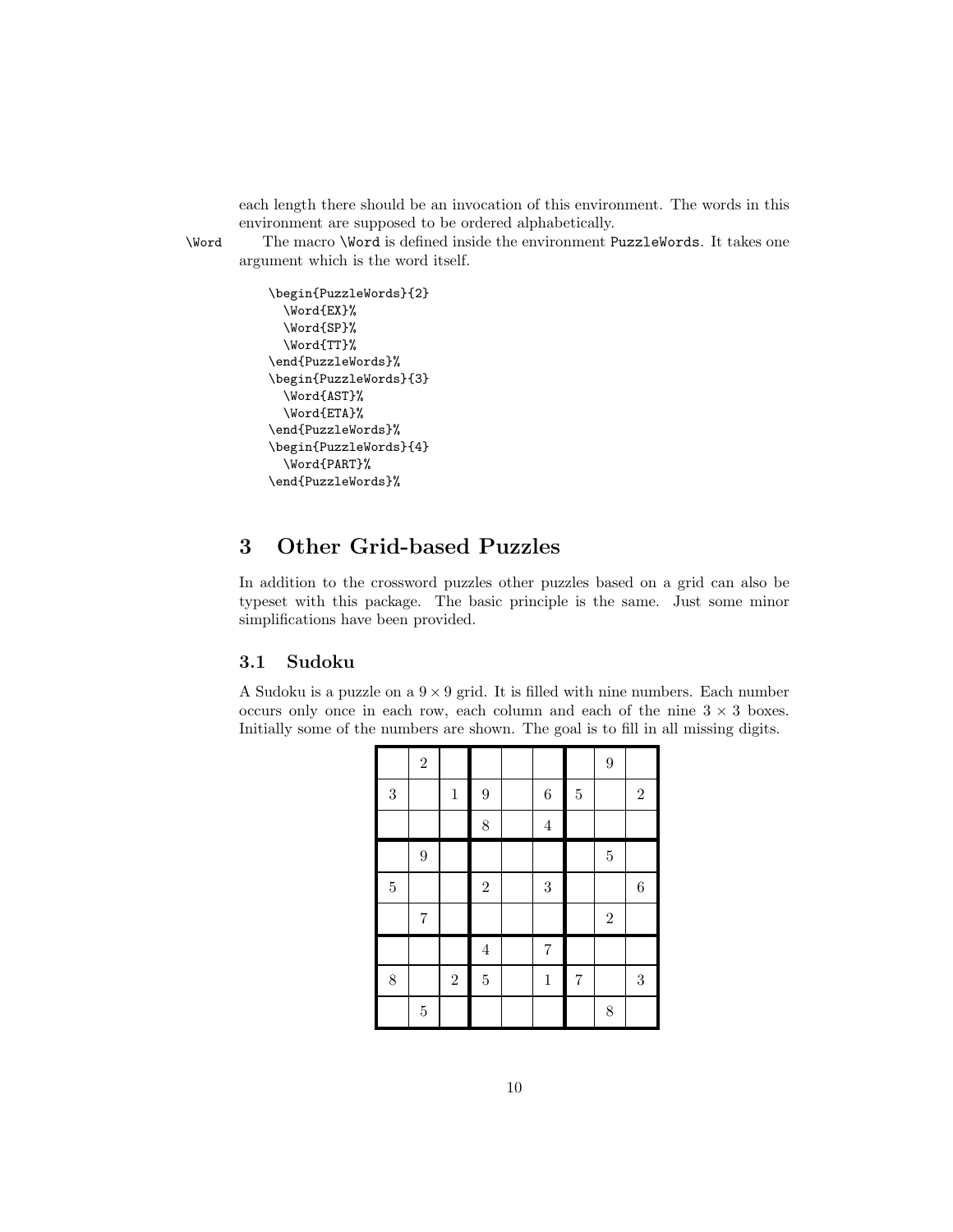Sudoku The input for a Sudoku is given in a specialized environment. Since the size is fixed there is no need to specify a size. We separate the cells with a pipe symbol and mark the end of a line with a dot. To mark those cells contianing the hints we preceed the number with an asterisk.

The Sudoku shown above is typeset from the following source:

```
\begin{Sudoku}
 | 7|*2| 4| 1| 3| 5| 6|*9| 8|.
 |*3| 8|*1|*9| 7|*6|*5| 4|*2|.
 | 9| 6| 5|*8| 2|*4| 1| 3| 7|.
 | 2|*9| 6| 7| 1| 8| 3|*5| 4|.
 |*5| 1| 8|*2| 4|*3| 9| 7|*6|.
 | 4|*7| 3| 6| 5| 9| 8|*2| 1|.
 | 6| 3| 9|*4| 8|*7| 2| 1| 5|.
 |*8| 4|*2|*5| 9|*1|*7| 6|*3|.
 | 1|*5| 7| 3| 6| 2| 4|*8| 9|.
\end{Sudoku}
```
As for crossword puzzles the macro \PuzzleSolution can be used to switch to solution mode. Then all numbers are shown. The parameters to modify the appearance of a puzzle work here as well.

| 7              | $\overline{2}$ | 4              | 1              | 3              | 5              | 6              | 9 | 8              |
|----------------|----------------|----------------|----------------|----------------|----------------|----------------|---|----------------|
| 3              | 8              | 1              | 9              | 7              | 6              | 5              | 4 | $\overline{2}$ |
| 9              | 6              | 5              | 8              | $\overline{2}$ | 4              | 1              | 3 | 7              |
| $\overline{2}$ | 9              | 6              | $\overline{7}$ | 1              | 8              | 3              | 5 | 4              |
| 5              | 1              | 8              | $\sqrt{2}$     | 4              | 3              | 9              | 7 | 6              |
| 4              | 7              | 3              | 6              | 5              | 9              | 8              | 2 | 1              |
| 6              | 3              | 9              | 4              | 8              | 7              | $\overline{2}$ | 1 | 5              |
| 8              | 4              | $\overline{2}$ | 5              | 9              | 1              | 7              | 6 | 3              |
| 1              | 5              | 7              | 3              | 6              | $\overline{2}$ | 4              | 8 | 9              |

Since the characters in the solution are numbers only we can use the following definition to colorize the cells in the solution.

```
\def\PuzzleSolutionContent#1{\fboxsep=0pt
\def\myColor{}%
\ifcase#1
\def\myColor{white}%0
\or\def\myColor{red}%1
\or\def\myColor{green}%2
\or\def\myColor{yellow}%3
\or\def\myColor{orange}%4
\or\def\myColor{lime}%5
\or\def\myColor{purple}%6
\or\def\myColor{violet}%7
```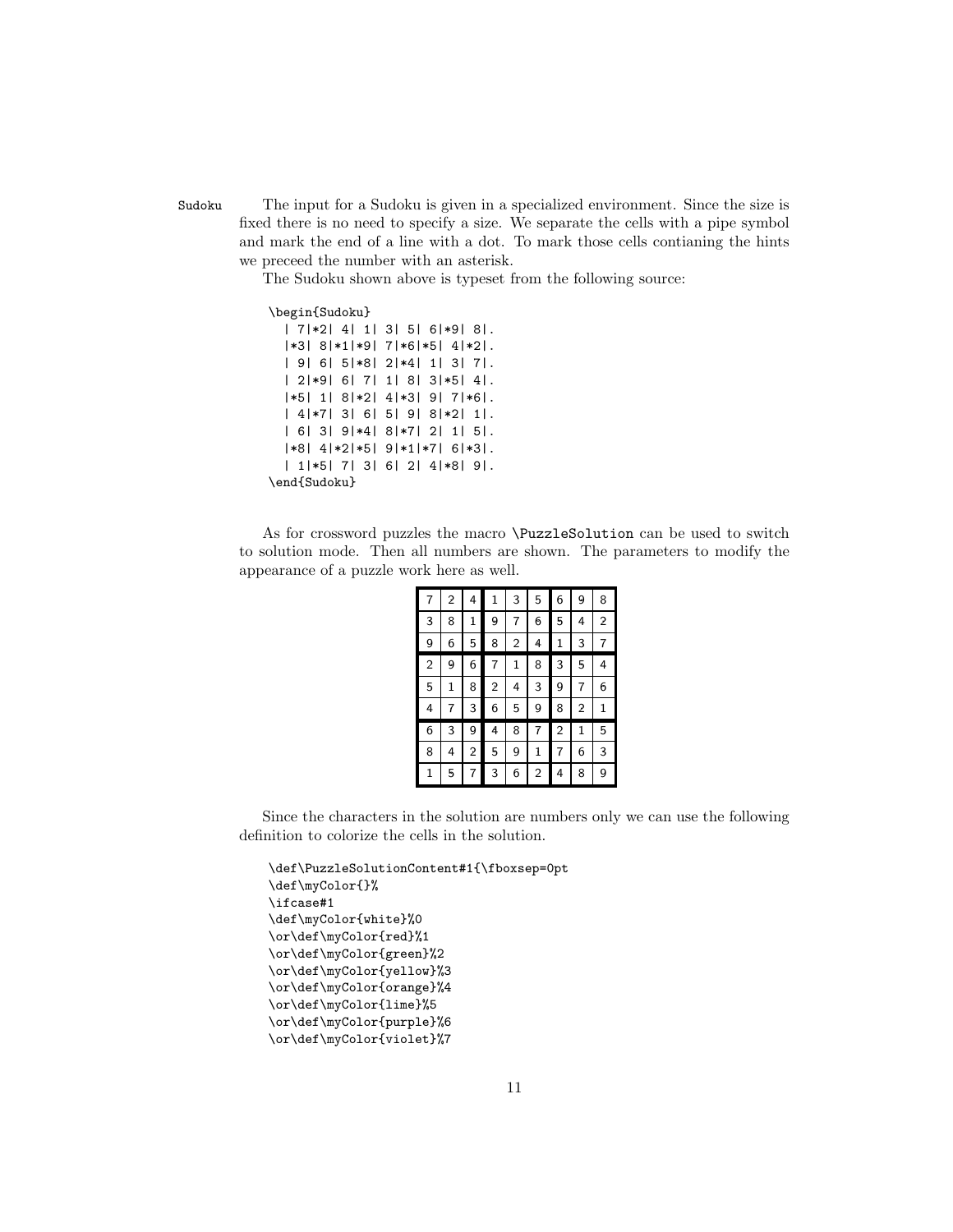```
\or\def\myColor{teal}%8
\or\def\myColor{brown}%9
\else\def\myColor{white}%*
\fi
\colorbox{\myColor}{\makebox(1,1){#1}}}
```
With the help of the package xcolor for the predefined colors we get the following output:

| 7              | $\overline{2}$ | 4              | 1              | 3              | 5              | 6              | 9 | 8              |
|----------------|----------------|----------------|----------------|----------------|----------------|----------------|---|----------------|
| 3              | 8              | 1              | 9              | 7              | 6              | 5              | 4 | $\overline{2}$ |
| 9              | 6              | 5              | 8              | $\overline{2}$ | 4              | 1              | 3 | 7              |
| $\overline{2}$ | 9              | 6              | 7              | $\mathbf 1$    | 8              | 3              | 5 | 4              |
| 5              | 1              | 8              | $\overline{2}$ | 4              | 3              | 9              | 7 | 6              |
| 4              | 7              | 3              | 6              | 5              | 9              | 8              | 2 | 1              |
| 6              | 3              | 9              | 4              | 8              | 7              | $\overline{2}$ | 1 | 5              |
| 8              | 4              | $\overline{2}$ | 5              | 9              | 1              | 7              | 6 | 3              |
| 1              | 5              | 7              | 3              | 6              | $\overline{2}$ | 4              | 8 | 9              |

Note that this definition has to be restricted to a local block if you have solutions for other puzzle types in the same document.

## 3.2 Kakuro

In a Kakuro the cells are filled with digits. Each "word" consists of different digits; i.e. a number can not be repeated in a consecutive horizontal or vertical sequence of numbers.

The hints for the "words" are the sums of the digits.

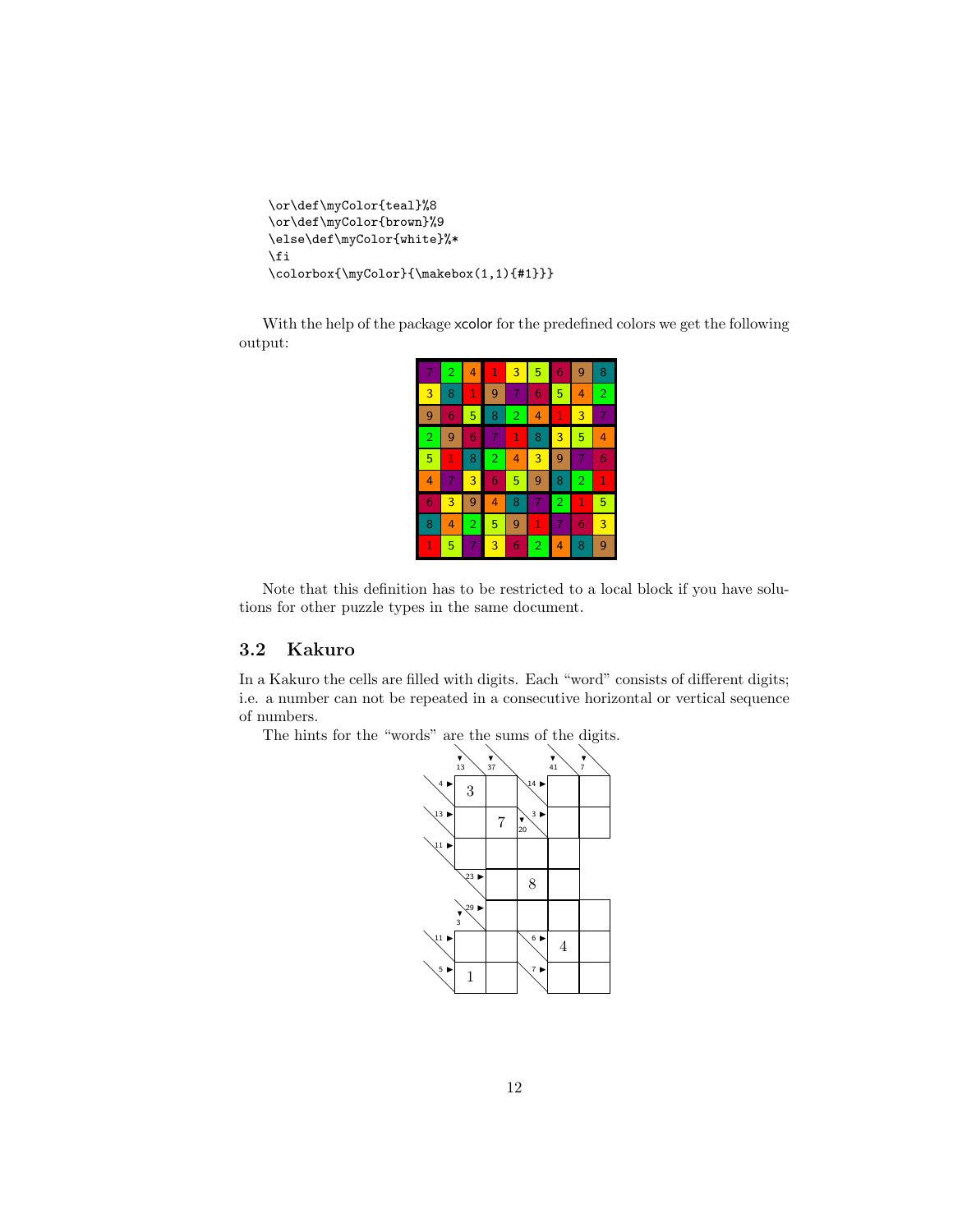Kakuro The input for a Kakuro is given in a specialized environment. It takes the width and the height as arguments. We separate the cells with a pipe symbol and mark the end of a line with a dot. To mark those cells contianing the initial digits we preceed the digit with an asterisk.

> The hints are enteres in angle brackets. They contain the horizontal and vertical sums separated by a colon. The sums can be empty if none should be typeset. The Kakuro shown above is typeset from the following source:

#### \begin{Kakuro}{6}{9}

|                              |              |                                       | $ <:13>$ $ <:37>$ $  -  <:41>$ $ <:7>$ $  -$                     |                   |                        |                             |                   |  |
|------------------------------|--------------|---------------------------------------|------------------------------------------------------------------|-------------------|------------------------|-----------------------------|-------------------|--|
| $ \langle 4: \rangle$ $ * 3$ |              |                                       | $\vert$ 1 $\vert$ <14:> $\vert$ 8                                |                   | $\mathbf{L}$<br>6      | $\mathbf{I}$                |                   |  |
|                              |              |                                       | $ \langle 13: \rangle   9   * 7   \langle 3: 20 \rangle   2   1$ |                   |                        |                             |                   |  |
| <11:>   1                    |              |                                       | $\begin{array}{c cccc}\n1 & 2 & 3\n\end{array}$                  | 5                 | $\mathbf{L}$           |                             |                   |  |
|                              | $ <23:>$   6 |                                       | $ * 8  $                                                         | 9                 | $\perp$                |                             |                   |  |
|                              |              |                                       | -   <29:3>  8   9                                                | 7<br>$\mathbf{L}$ | $\vert 5$              | $\Box$                      | $\sim$ $-$        |  |
| $ <11$ :> $ 2$               |              | $\begin{array}{ccc} \end{array}$      | $ \langle 6: \rangle$ $  * 4$ $ $                                |                   | $\mathbf{2}$           | $\frac{1}{2}$ $\frac{1}{2}$ |                   |  |
| $ 5:>$ $ $                   | 1            | $\begin{array}{cc} 1 & 4 \end{array}$ | $ <7:>$ 6                                                        |                   | $\Box$<br>$\mathbf{1}$ |                             | $\qquad \qquad -$ |  |
|                              |              | $\sim$ $-$                            |                                                                  | $\mathbf{L}$      |                        |                             |                   |  |
| \end{Kakuro}                 |              |                                       |                                                                  |                   |                        |                             |                   |  |

As for crossword puzzles the macro \PuzzleSolution can be used to switch to solution mode. Then all numbers are shown.<br>PuzzleSolution

|                |                |   |   |   | /LASST690TACTON                                                        |                                                                                   |                |        |              |        |                |              |  |  |
|----------------|----------------|---|---|---|------------------------------------------------------------------------|-----------------------------------------------------------------------------------|----------------|--------|--------------|--------|----------------|--------------|--|--|
|                |                |   |   |   | \PuzzleUnitlength=14pt                                                 |                                                                                   |                |        |              |        |                |              |  |  |
| 3              | 1              |   | 8 | 6 | \sffamily\footnotesize                                                 |                                                                                   |                |        |              |        |                |              |  |  |
|                |                |   |   |   | \begin{Kakuro}{6}{9}                                                   |                                                                                   |                |        |              |        |                |              |  |  |
| 9              | 7              |   | 2 | 1 |                                                                        | $  \langle$ :13> $ \langle$ :37> $ $ - $ \langle$ :41> $ \langle$ :7> $ $ - $ $ . |                |        |              |        |                |              |  |  |
| 1              | $\overline{2}$ | 3 | 5 |   | $ \langle 4: \rangle   * 3 \mid 1  \langle 14: \rangle  $              |                                                                                   |                |        |              |        | - 8            | $6 \mid$     |  |  |
|                | 6              | 8 | 9 |   | $ \langle 13: \rangle $ 9 $ \times 7 $ $ \langle 3: 20 \rangle $ 2   1 |                                                                                   |                |        |              |        |                |              |  |  |
|                |                |   |   |   | $ \langle 11: \rangle $ 1                                              |                                                                                   | $\overline{2}$ | $\Box$ | 3            | $\Box$ | 5              |              |  |  |
|                | 8              | 9 | 7 | 5 |                                                                        | $ <23:>$                                                                          | $6 \mid * 8$   |        |              |        | 9              |              |  |  |
| $\overline{2}$ | 9              |   | 4 | 2 |                                                                        | <29:3>                                                                            | $8 \mid 9$     |        |              |        | $\overline{7}$ | 5            |  |  |
|                | 4              |   | 6 |   | $ <11$ :> $ $                                                          | -2                                                                                | 9              |        | $ <6:>$  * 4 |        |                | $2 \mid$     |  |  |
|                |                |   |   |   | <sub>5:</sub> >                                                        |                                                                                   | 4              |        | $ 27:2$      |        | - 6            | $\mathbf{1}$ |  |  |
|                |                |   |   |   |                                                                        |                                                                                   |                |        |              |        |                |              |  |  |
|                |                |   |   |   | \end{Kakuro}                                                           |                                                                                   |                |        |              |        |                |              |  |  |

## 4 Parameters and Options

The package cwpuzzle can be controlled by a rich set of macros. In addition some settings can be performed with style options. The following style options are recognized:

numbered The solution numbering is turned on.

nocenter The puzzle is not typeset in a centered paragraph of its own.

unboxed The clues are not enclosed in mini-pages and centered on the page.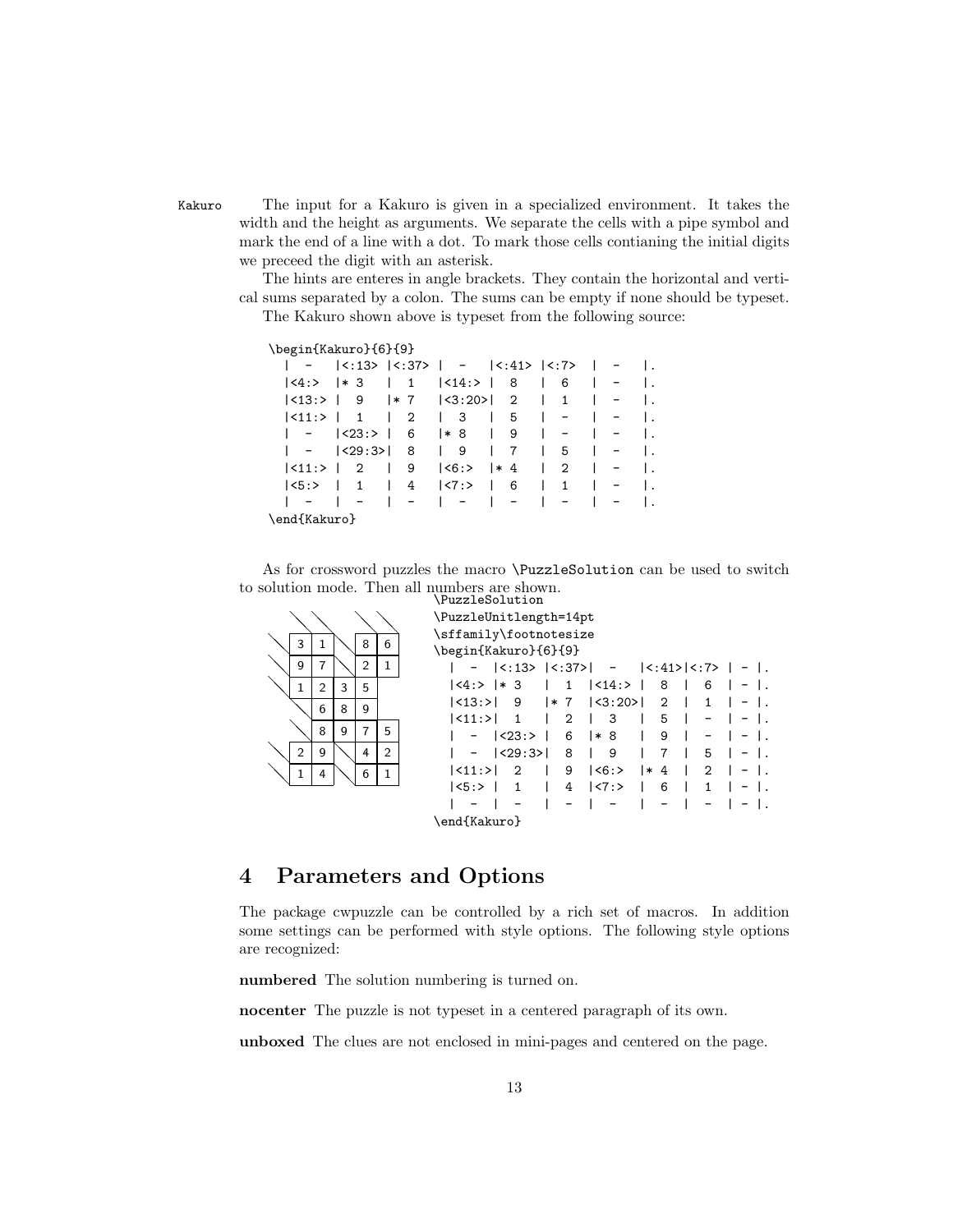normalsize The puzzle is set in normalsize. This is the default.

- small The puzzle is set in small. The size of the cell and the font size of the solution are adjusted accordingly.
- large The puzzle is set in large. The size of the cell and the font size of the solution are adjusted accordingly.

#### german

ngerman The build in texts are switched to german variants. The defaults are English. This options is also in effect when given to the document class. The style inherits it from there.

The style options can be passed to the style in the usual way:

\usepackage[nocenter,unboxed,small]{cwpuzzle}

The fine tuning can be achieved with the help of several macros. Those macros are described below.

\PuzzleUnitlength The length \PuzzleUnitlength determines the width and height of each single box in the frame of a crossword puzzle. The default value is 20pt.

\PuzzleBlackBox The macro \PuzzleBlackBox contains the commands to produce the black boxes. It has to produce at most of width and height of \PuzzleUnitlength. Per default it just produces a black rectangle of this size.

> The following list shows some variants which can be achieved by redefining the macro \PuzzleBlackBox.



\renewcommand{\PuzzleBlackBox}{\rule{.75\PuzzleUnitlength}% {.75\PuzzleUnitlength}}



\renewcommand{\PuzzleBlackBox}{\framebox(.75,.75){%  $\frac{b}{.5,.5}{}$ 

Additional effects can be achieved by using shades of gray (with the graphics

|                          | package).                                                                       |
|--------------------------|---------------------------------------------------------------------------------|
| <b>\PuzzleFont</b>       | The macro \PuzzleFont contains the font changing command issued before          |
|                          | the frame of the crossword puzzle.                                              |
| <b>\PuzzleNumberFont</b> | The macro \PuzzleNumberFont contains the font changing command issued           |
|                          | before a number in the frame of the crossword puzzle is typeset.                |
| <b>\PuzzleClueFont</b>   | The macro \PuzzleClueFont contains the font changing command issued be-         |
|                          | fore the clues are typeset.                                                     |
| <b>\PuzzleWordsText</b>  | The macro \Puzz1eWordsText contains the text which is typeset at the begin-     |
|                          | ning of the environment PuzzleWords. It has one argument which contains the     |
|                          | length of the words listed.                                                     |
| \PuzzleLettersText       | The macro <i>\PuzzleLettersText</i> contains the text which is typeset at the   |
|                          | beginning of the macro \PuzzleLetters.                                          |
| <b>PuzzleSolution</b>    | The macro <i>\PuzzleSolution</i> arranges everything that the following puzzles |
|                          |                                                                                 |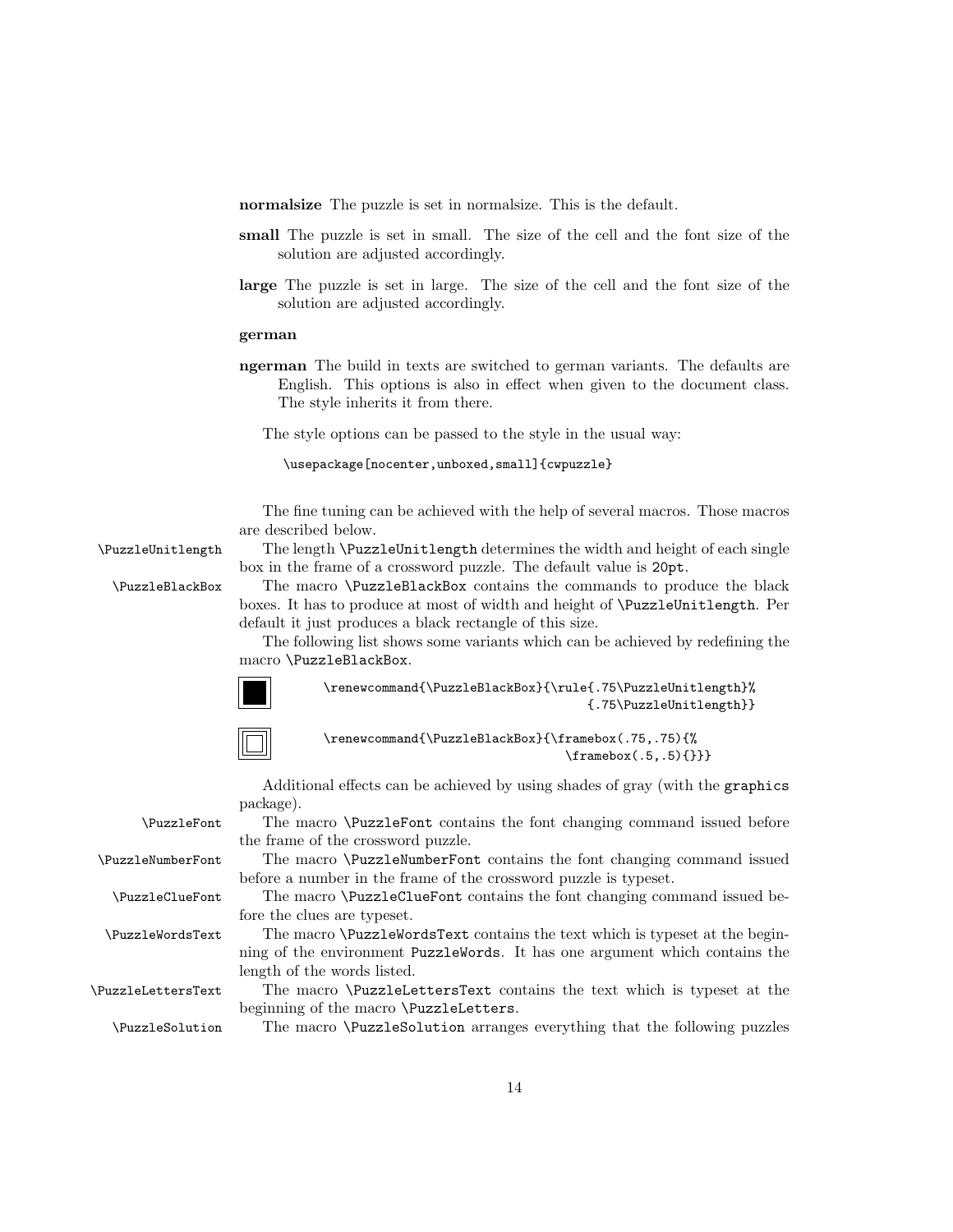are typeset in the "solution" mode, i.e. the letters are shown and the clues are suppressed.

This macros has one optional argument which has to be true or false. This argument determines whether or not the numbers should also be shown in the solution. The default is false which means that the numbers are suppressed in the solution.

\PuzzleUnsolved The macro \PuzzleUnsolved arranges everything that the following puzzles are typeset in the "unsolved" mode, i.e. the letters are suppressed and the clues are shown.

\PuzzlePutNumber The macro \PuzzlePutNumber is a configuration macro which typesets the number in a cell. The first argument is the x coordinate. The second argument is the y coordinate. The third argument is the number to be typeset. The coordinates are integer numbers. The coordinate  $(0,0)$  is the lower left corner.

\PuzzleHook The macro \PuzzleHook is called at the end of the Puzzle environment. It can be used to place additional graphical elements in the puzzle frame.

> The following example shows a crossword puzzle which we have seen before and the definition for the \PuzzleHook.



\PuzzleLineThickness The macro \PuzzleLineThickness contains the width of the line used to frame the cells.

> \PuzzlePre This macro contains the code to be inserted before a puzzle is typeset. It is initialized to begin a new paragraph and center the puzzle.

\PuzzlePost This macro contains the code to be inserted after a puzzle is typeset. It is initialized to end the paragraph and center the puzzle.

\PuzzleCluePre This macro contains the code to be inserted before the clues are typeset in normal mode. It is initialized to end the paragraph and center the puzzle.

\PuzzleCluePost This macro contains the code to be inserted after the clues are typeset in normal mode. It is initialized to end the paragraph and center the puzzle.

\PuzzleContent This macro contains the content of a cell during formatting this cell. This enables the cell formating macro to access it.

\PuzzleSolutionContent This macro processes the letter in solution mode. It takes one argument, the letter. This macro can be redefinied to achieve special effects for the solution.

\SudokuLinethickness This macro contains the thickness of the thick lines in a sudoku.

\KakuroNumberFont This macro contains the definition of the font switching macros used when typesetting a Kakuro hint.

\KakuroHintTypeKakuroNumberFont This macro contains the cell type used when typesetting a Kakuro hint. It can be used to redefine the appearance.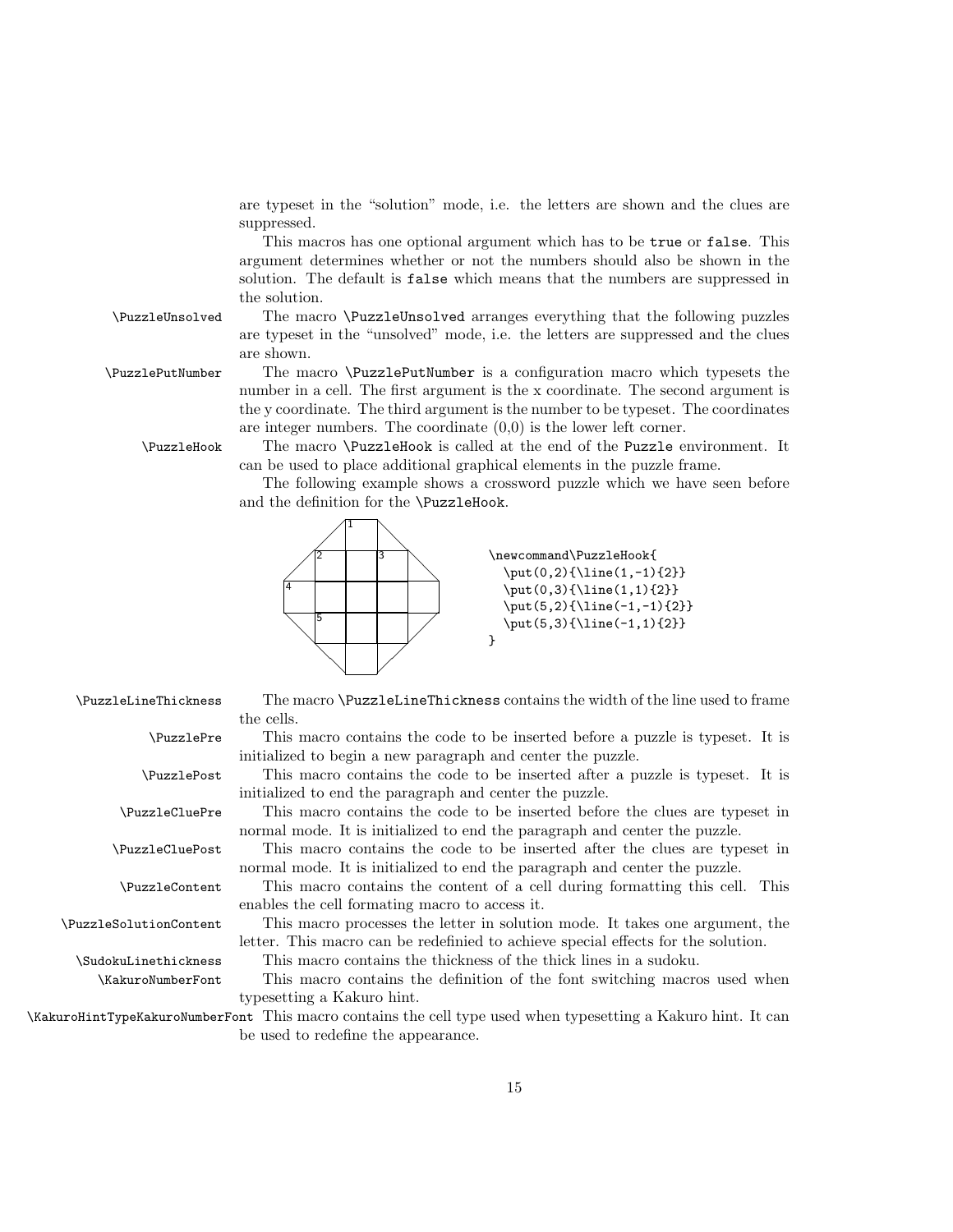## 5 Further Plans

## 5.1 General

Maybe I will add a mode for further variants of crossword puzzles sometimes.

Maybe I can add support for further languages if someone provides the appropriate texts. Contributions are welcome.

## 5.2 The Related Program

There is a related program written in Perl/Tk. This program can be used to manually construct crossword puzzles and save them in a format suitable for this package. Other features include the creation of a proper frame and filling with words.

Right now I have not prepared a distribution of this program yet since this program requires dictionaries which I can not distribute legally.

The crossword examples in this documentation have been computed with the help of the cwp program.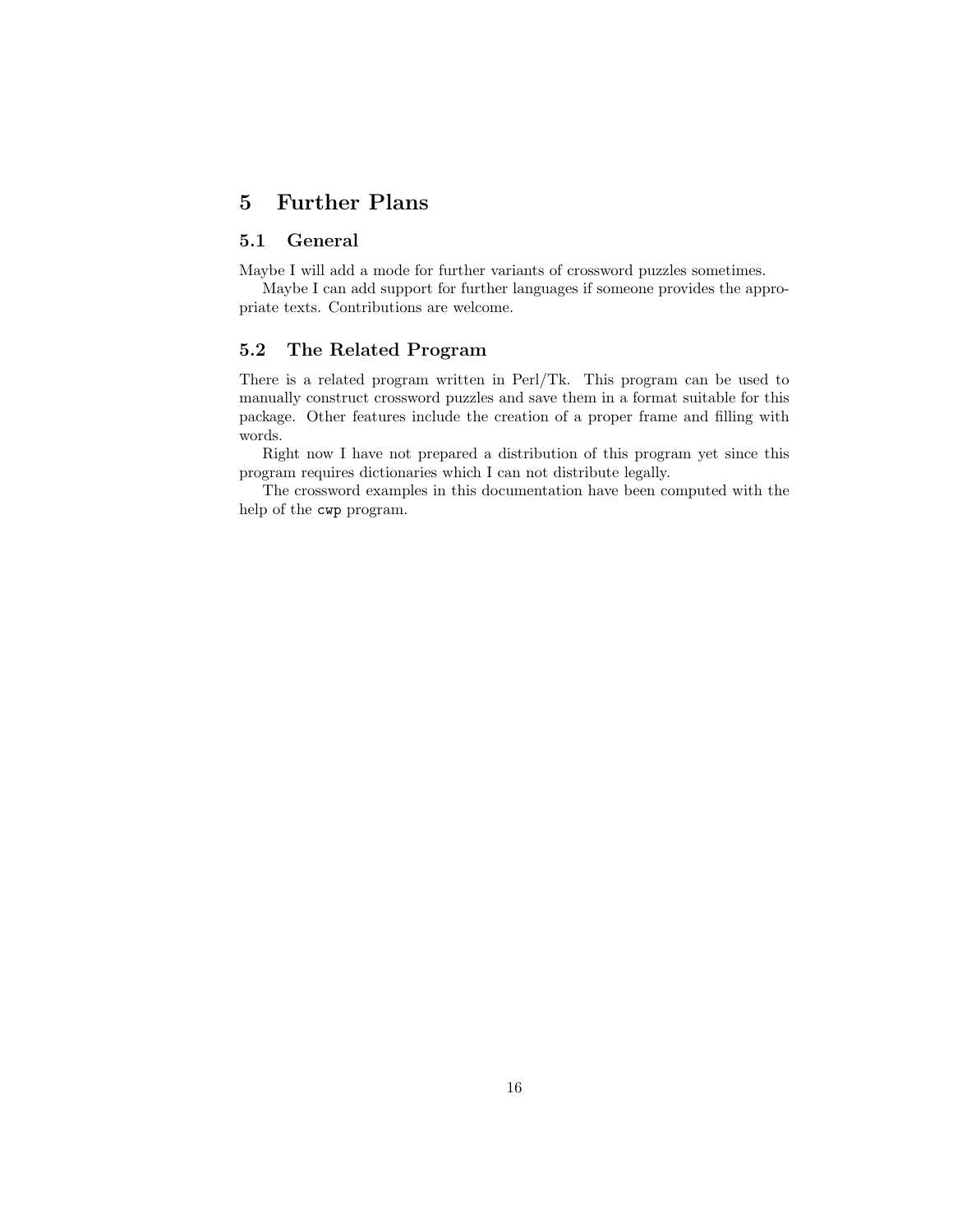## 6 The Implementation

The crossword puzzle is basically implemented with the LATEX picture environment. This gives us enough flexibility and provides an high enough abstraction such that we do not have to fiddle around with to many low level details.

The natural unit in a crossword puzzle is a box which is empty or black. Thus the unitlength is set to the width (and height) of such a box.

## 6.1 Basic Definitions and Parameters

First we identify this package.

1 \ProvidesPackage{cwpuzzle}[\filedate gene]

Next we load the package amssymb beended for the triangles used in Kakuros 2 \RequirePackage{amssymb}

The dimen register \PuzzleUnitlength stores the height and width of a box of the puzzle. The default is 20pt which is also shown in this documentation.

3 \newdimen\PuzzleUnitlength

4 \PuzzleUnitlength=20pt

\PuzzleClueFont The macro \PuzzleClueFont contains font changing commands issued before the clues are typeset.

5 \newcommand\PuzzleClueFont{\footnotesize}

\PuzzleFont The macro \PuzzleFont contains font changing commands issued before the puzzle is typeset.

6 \newcommand\PuzzleFont{\rmfamily\normalsize}

\PuzzleNumberFont The macro \PuzzleNumberFont contains font changing commands issued before the numbers in a puzzle are typeset.

7 \newcommand\PuzzleNumberFont{\sffamily\scriptsize}

\PuzzleHook Puzzles are typeset with the LATEX picture environment. At the end of this environment the macro \PuzzleHook is called. The package produces an empty default. Users may want to use this place to typeset additional elements on top of the puzzle.

> The puzzle uses a \unitlength of \PuzzleUnitlength. Thus it is rather easy to address the boxes in the puzzle.

8 \let\PuzzleHook=\relax

## 6.2 The Frame of the Crossword Puzzle

To describe the coordinates where the next box should be typeset we need two counters for the coordinates. These counters are now allocated (even though we could use temporary counters from LAT<sub>E</sub>X).

```
9 \newcount\Puzzle@X
```

```
10 \newcount\Puzzle@Y
```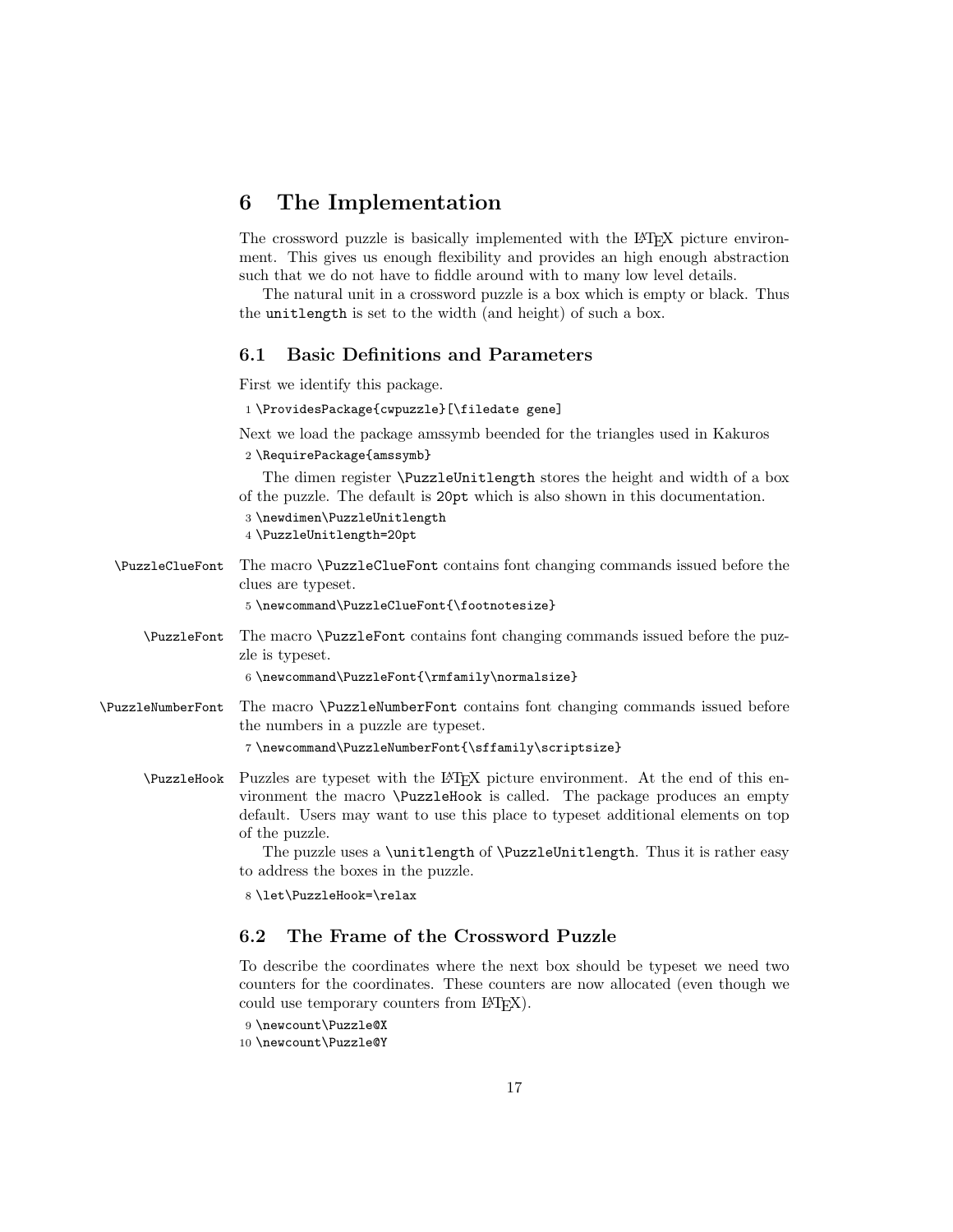```
11 \begingroup
12 \catcode'\|=13
13 \gdef\Puzzle@@solution{
14 \let|=\Puzzle@Box@@solution
15 \let\Frame=\Puzzle@Frame@@solution
16 }
17 \gdef\Puzzle@@normal{
18 \let|=\Puzzle@Box@@normal
19 \let\Frame=\Puzzle@Frame@@normal
20 }
21 \endgroup
```
Puzzle The environment Puzzle typesets the frame of a crossword puzzle. It is implemented utilizing a picture environment. The unitlength is set to the \PuzzleUnitlength. Thus the navigation is fairly easy. The basic unit is width and height of a single box.

The macros which are local to the environment are activated. Thus we avoid collisions with other packages where the same macro names might be used.

Finally the counter which contain the x and the y coordinate have to be initialized.

The last action in the picture environment is the expansion of the macro \PuzzleHook. This can be used to include additional material in the picture environment. Primarily I have use this to include the ads. But now there is the macro \Frame for this purpose.

```
22 \newenvironment{Puzzle}[2]{\PuzzlePre
                      23 \catcode'\|=13
                      24 \@nameuse{Puzzle@@\Puzzle@TYPE}%
                      25 \unitlength=\PuzzleUnitlength
                      26 \linethickness{\PuzzleLineThickness}%
                      27 \Puzzle@Y=#2
                      28 \begin{picture}(#1,#2)
                      29 \Puzzle@Box@@normal.
                      30 }{%
                      31 \PuzzleHook
                      32 \end{picture}\PuzzlePost
                      33 }
\PuzzleLineThickness The macro \PuzzleLineThickness contains the width of the line used to frame
                      the cells.
                      34 \newcommand\PuzzleLineThickness{.25pt}
         \PuzzlePre This macro contains the code to be inserted before a puzzle is typeset. It is
                      initialized to begin a new paragraph and center the puzzle.
                      35 \newcommand\PuzzlePre{%
                      36 \par\noindent\mbox{}\hfill
                      37 }
```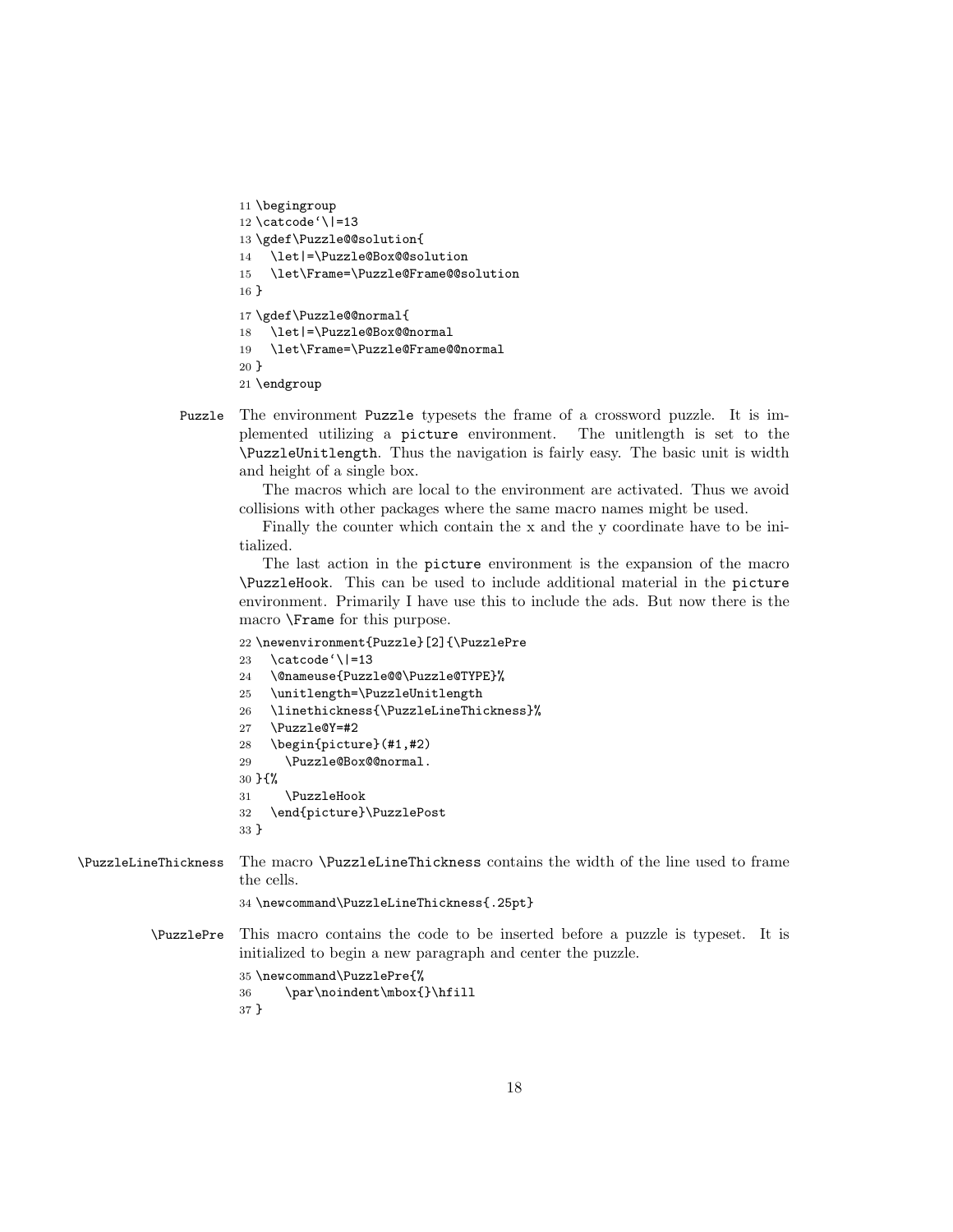| \PuzzlePost             | This macro contains the code to be inserted after a puzzle is typeset. It is initial-<br>ized to end the paragraph and center the puzzle.<br>38 \newcommand\PuzzlePost{%<br>\hfill\null\par\noindent<br>39<br>40 }                                                                                                                                                                                                                                                                                                                                                                                                                                                                                                                                                                   |
|-------------------------|--------------------------------------------------------------------------------------------------------------------------------------------------------------------------------------------------------------------------------------------------------------------------------------------------------------------------------------------------------------------------------------------------------------------------------------------------------------------------------------------------------------------------------------------------------------------------------------------------------------------------------------------------------------------------------------------------------------------------------------------------------------------------------------|
| \Puzzle@Frame@@normal   | The macro Puzzle@Frame is used to place additional rectangular regions into the<br>puzzle frame. This frame can contain arbitrary text which is typeset in a centered<br>environment.<br>This macro takes five arguments. The first two arguments are the coordinates<br>of the upper left corner of the frame. The coordinates are logical coordinates<br>starting from the lower left corner of the puzzle. The next two arguments are the<br>width and the height of the frame given in the number of boxes covered. Finally<br>the fifth argument contains the text which should appear in this frame.<br>41 \newcommand\Puzzle@Frame@@normal[5]{\put(#1,#2){\framebox(#3,#4){%<br>\begin{minipage}{#3\unitlength}\begin{center} #5<br>42<br>\end{center}\end{minipage}}}}<br>43 |
| \Puzzle@Frame@@solution | For the solution the framed ads are simply ignored.<br>44 \newcommand\Puzzle@Frame@@solution[5]{}                                                                                                                                                                                                                                                                                                                                                                                                                                                                                                                                                                                                                                                                                    |
| \PuzzleBlackBox         | The macro \PuzzleBlackBox is called to typeset the black boxes. It should pro-<br>duce a box of at most width and height of <i>\PuzzleUnitlength</i> .<br>45 \newcommand\PuzzleBlackBox{\rule{\PuzzleUnitlength}{\PuzzleUnitlength}}                                                                                                                                                                                                                                                                                                                                                                                                                                                                                                                                                 |
| \Puzzle@Box@@normal     | The macro <b>\Puzz1e@Box@@normal</b> performs all tasks when a box should be typeset<br>in "normal" mode. The arguments are evaluated and the appropriate type of box<br>typeset or other actions performed.<br>46 \newcommand\Puzzle@Box@@normal[1][]{%<br>\def\Puzzle@tmp@{#1}%<br>47<br>\Puzzle@Box@@normal@<br>48<br>49 }                                                                                                                                                                                                                                                                                                                                                                                                                                                        |
| \Puzzle@Box@@normal@    | The macro \Puzzle@Box@@normal@ performs all tasks when a box should be type-<br>set in "normal" mode. The arguments are evaluated and the appropriate type of<br>box typeset or other actions performed.<br>50 \newcommand\Puzzle@Box@@normal@[2][f]{%<br>\def\PuzzleContent{#2}%<br>51<br>\def\Puzzle@tmp{#2}%<br>52<br>\if\Puzzle@tmp.<br>53<br>\Puzzle@X=0<br>54<br>\advance\Puzzle@Y-1<br>55<br>\else<br>56<br>\ifx\Puzzle@tmp\@empty<br>57<br>\else<br>58<br>\if\Puzzle@tmp*<br>59<br>\Puzzle@Cell@Loop *#1{}%<br>60<br>\else<br>61                                                                                                                                                                                                                                             |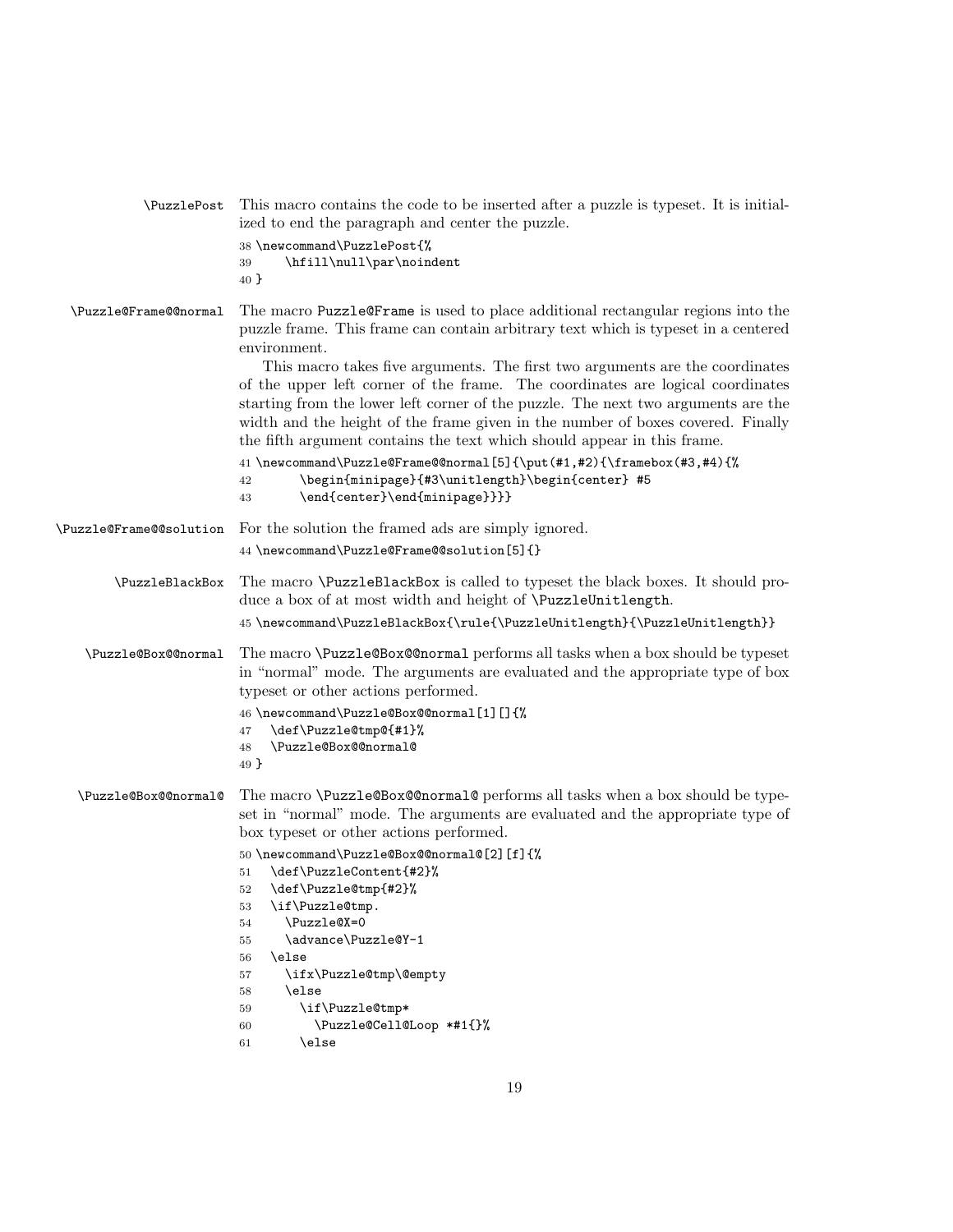```
62 \Puzzle@Cell@Loop #1{}%
                       63 \fi
                       64 \fi
                       65 \ifx\@empty\Puzzle@tmp@\else
                       66 \PuzzlePutNumber{\Puzzle@X}{\Puzzle@Y}{\Puzzle@tmp@}%
                       67 \fi
                       68 \advance\Puzzle@X 1
                       69 \fi
                       70 }
     \PuzzlePutNumber The macro \PuzzlePutNumber is a configuration macro which typesets the number
                       in a cell. The first argument is the x coordinate. The second argument is the y
                       coordinate. The third argument is the number to be typeset.
                       71 \def\PuzzlePutNumber#1#2#3{%
                       72 \put(#1,#2){\makebox(1,.95)[tl]{\PuzzleNumberFont\,#3}}%
                       73 }
    \Puzzle@Cell@Loop The macro \Puzzle@Cell@Loop processes its arguments until an empty argument
                       is found. For each argument it is tried to invoke the corresponding cell drawing
                       macro.
                       74 \def\Puzzle@Cell@Loop#1{%
                       75 \def\Puzzle@tmp{#1}%
                       76 \ifx\Puzzle@tmp\@empty
                       77 \let\Puzzle@tmp\relax
                       78 \else
                       79 \expandafter\ifx\csname Puzzle@Cell@@#1\endcsname\relax
                       80 \typeout{cwpuzzle: Cell type #1 is undefined. I am ignoring it}%
                       81 \else
                       82 \csname Puzzle@Cell@@#1\endcsname{\Puzzle@X}{\Puzzle@Y}%
                       83 \fi
                       84 \let\Puzzle@tmp\Puzzle@Cell@Loop
                       85 \fi
                       86 \Puzzle@tmp
                       87 }
\Puzzle@Box@@solution The macro \Puzzle@Box@@solution performs all tasks when a box should be
                       typeset in "solution" mode. The arguments are evaluated and the appropriate
                       type of box typeset or other actions performed.
                       88\newcommand\Puzzle@Box@@solution[1][]{%
                       89 \def\Puzzle@tmp@{#1}%
                       90 \Puzzle@Box@@solution@
                       91 }
\Puzzle@Box@@solution@ The macro \Puzzle@Box@@solution@ performs all tasks when a box should be
                       typeset in "solution" mode. The arguments are evaluated and the appropriate
                       type of box typeset or other actions performed.
                       92 \newcommand\Puzzle@Box@@solution@[2][f]{%
                       93 \def\Puzzle@tmp{#2}%
                       94 \if\Puzzle@tmp.
```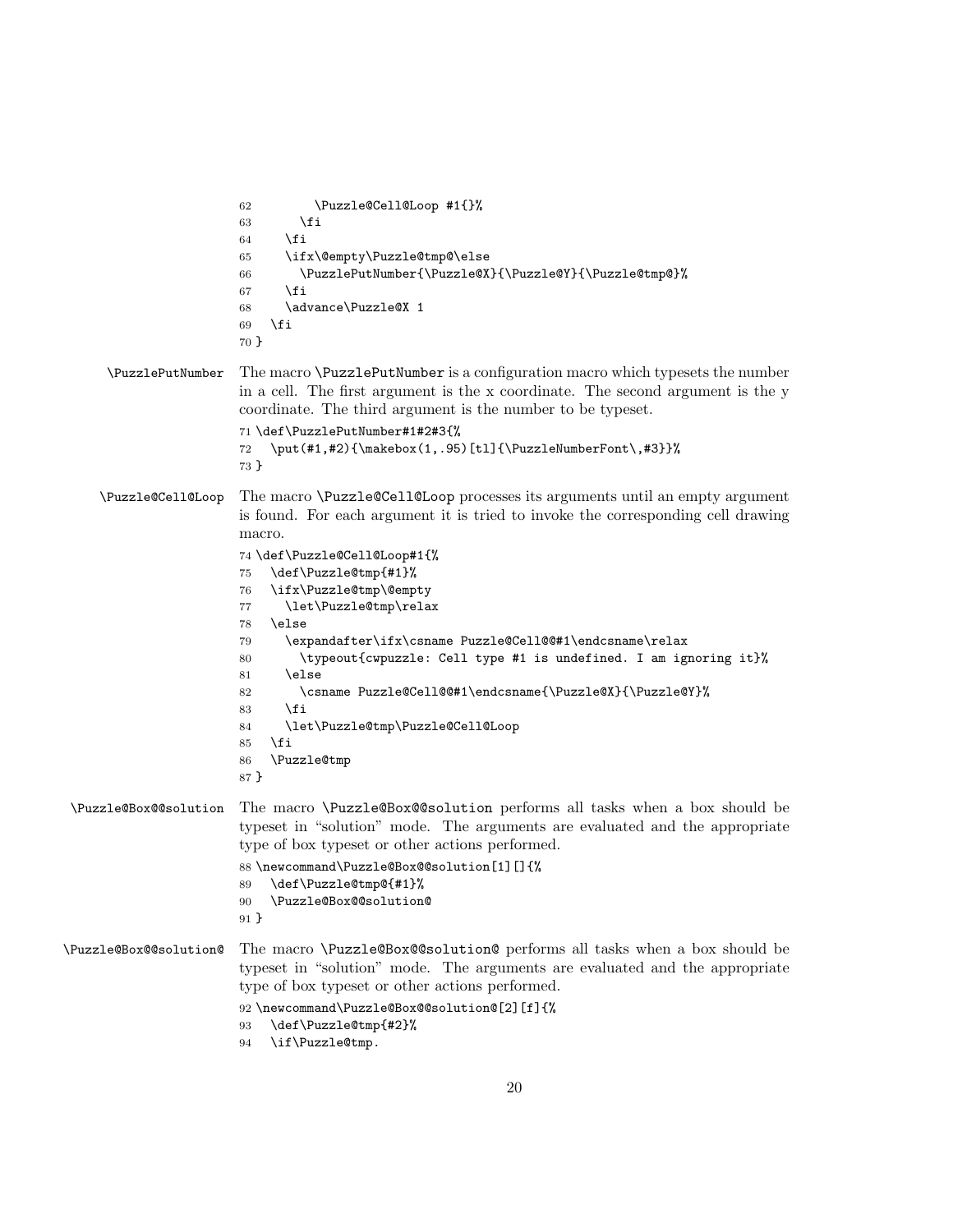```
95 \Puzzle@X=0
96 \advance\Puzzle@Y-1
97 \else
98 \ifx\Puzzle@tmp\@empty
99 \else
100 \if\Puzzle@tmp*
101 \Puzzle@Cell@Loop *#1{}%
102 \else
103 \Puzzle@Cell@Loop #1{}%
104 \put(\Puzzle@X,\Puzzle@Y){\PuzzleSolutionContent{#2}}%
105 \fi
106 \fi
107 \def\Puzzle@tmp{#1}%
108 \ifx\Puzzle@tmp\@empty\else
109 \ifPuzzle@SolutionNumbered
110 \PuzzlePutNumber{\Puzzle@X}{\Puzzle@Y}{\Puzzle@tmp@}%
111 \fi
112 \overrightarrow{fi}113 \advance\Puzzle@X 1
114 \fi
115 }
```
\PuzzleSolutionContent The macro \PuzzleSolutionContent procees the character in solution mode. Per default it converts the argument to upper caseand sets it in a box of size  $1 \times 1$ . 116 \def\PuzzleSolutionContent#1{\makebox(1,1){\uppercase{#1}}}

## 6.3 Predefined Cell Types

In this section a series of frame types are defined.

|                        | \Puzz1eDefineCell The macro \Puzz1eDefineCell is a user command to define a new cell type. The |
|------------------------|------------------------------------------------------------------------------------------------|
|                        | first argument contains the key under which the cell type should be addressed.                 |
|                        | This key should be expandable and should result into a single letter. Special                  |
|                        | effects can be achieved with keys constituted of non letters or several characters.            |
|                        | The second argument contains the code to be stored for the key given.                          |
|                        | 117 \newcommand\PuzzleDefineCell[2]{                                                           |
|                        | \global\@namedef{Puzzle@Cell@@#1}##1##2{#2}%<br>118                                            |
|                        | 119 <sup>1</sup>                                                                               |
| \PuzzleDefineColorCell |                                                                                                |
|                        | 120 \newcommand\PuzzleDefineColorCell[2]{                                                      |
|                        | \global\@namedef{Puzzle@Cell@@#1}##1##2{%<br>121                                               |
|                        | \fboxsep=0pt<br>122                                                                            |
|                        | $\put(\#41, #42){\mathbbN}(1,1){\coloneq*42}{\mathbbN}(1,1){}$<br>123                          |
|                        | }‰<br>124                                                                                      |
|                        | $125 \}$                                                                                       |

\PuzzleThickine The parameter \PuzzleThickine contains the expansion text to be inserted. whenever a thick line is required. This means that this macro arranges everything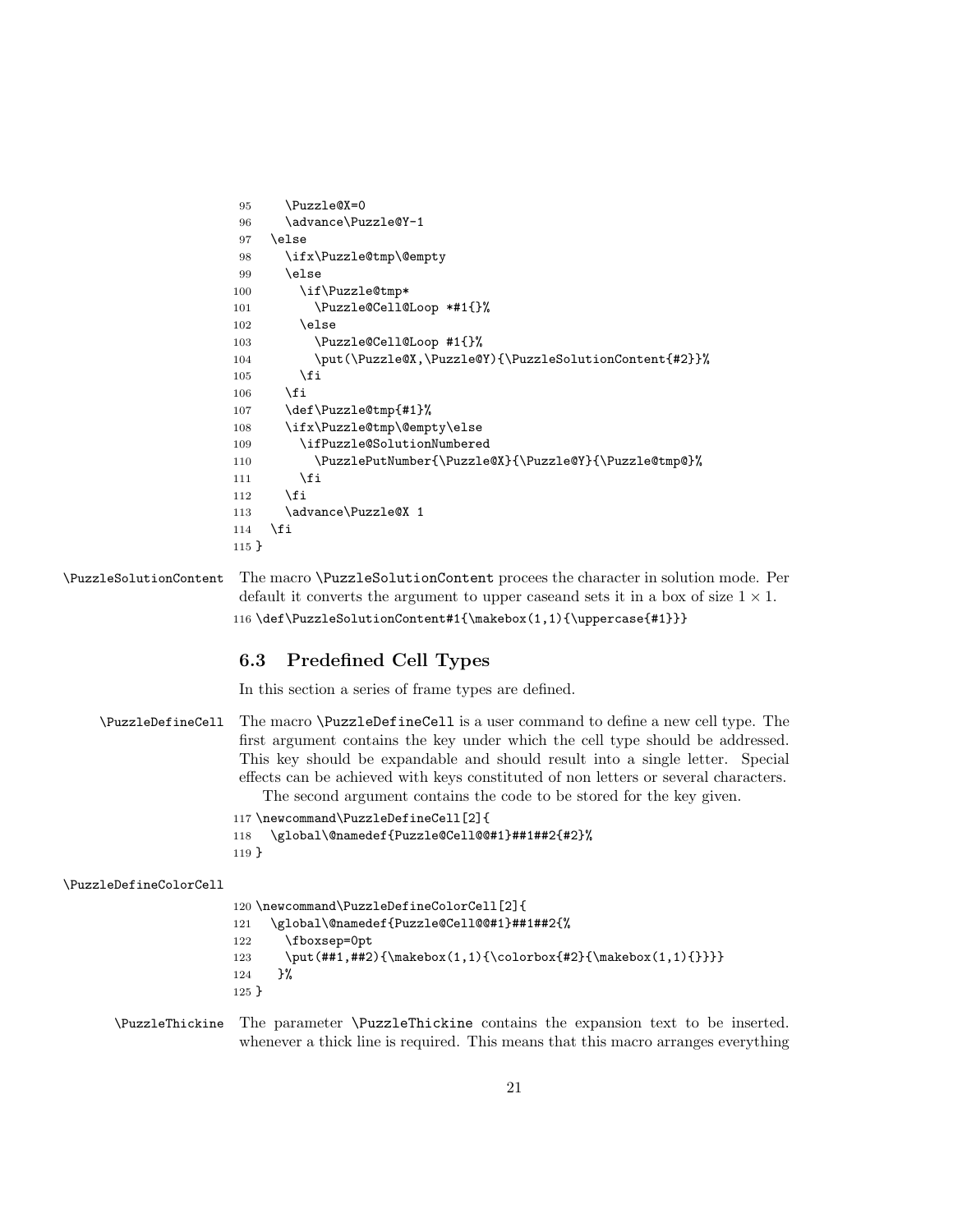that a thick line is drawn. Usually it contains an invocation to \linethickness. It can be redefined to achieve other effects like even thicker lines or colored lines. Note that the macro is used inside a group in the predefined cell types. 126 \def\PuzzleThickline{\linethickness{2pt}}

```
\Puzzle@Cell@@T The letter T produces a thicker line at the top of the cell. The thickness of this
                 line is controlled by the macro \PuzzleThickline.
```

```
127 \PuzzleDefineCell{T}{{%
128 \advance#2 1
129 \PuzzleThickline
130 \put(#1,#2){{\line(1,0){1}}}
131 }}
```
\Puzzle@Cell@@t The letter t produces a frame with a thicker line at the top. The thickness of this line is controlled by the macro \PuzzleThickline.

```
132 \PuzzleDefineCell{t}{{%
133 \put(#1,#2){\framebox(1,1){}}
134 \advance#2 1
135 \PuzzleThickline
136 \put(#1,#2){{\line(1,0){1}}}
137 }}
```
\Puzzle@Cell@@B The letter B produces a thicker line at the bottom of the cell. The thickness of this line is controlled by the macro \PuzzleThickline.

```
138 \PuzzleDefineCell{B}{{%
139 \PuzzleThickline
140 \put(#1,#2){{\line(1,0){1}}}
141 }}
```
\Puzzle@Cell@@b The letter b produces a frame with a thicker line at the bottom. The thickness of this line is controlled by the macro \PuzzleThickline.

```
142 \PuzzleDefineCell{b}{{%
143 \put(#1,#2){\framebox(1,1){}}
144 \PuzzleThickline
145 \put(#1,#2){{\line(1,0){1}}}
146 }}
```
\Puzzle@Cell@@l The letter l produces a frame with a thicker line at the left side of the cell. The thickness of this line is controlled by the macro \PuzzleThickline.

```
147 \PuzzleDefineCell{l}{{%
148 \put(#1,#2){\framebox(1,1){}}
149 \PuzzleThickline
150 \put(#1,#2){{\line(0,1){1}}}
151 }}
```
\Puzzle@Cell@@L The letter L produces a thicker line at the left side of the cell. The thickness of this line is controlled by the macro \PuzzleThickline. 152 \PuzzleDefineCell{L}{{%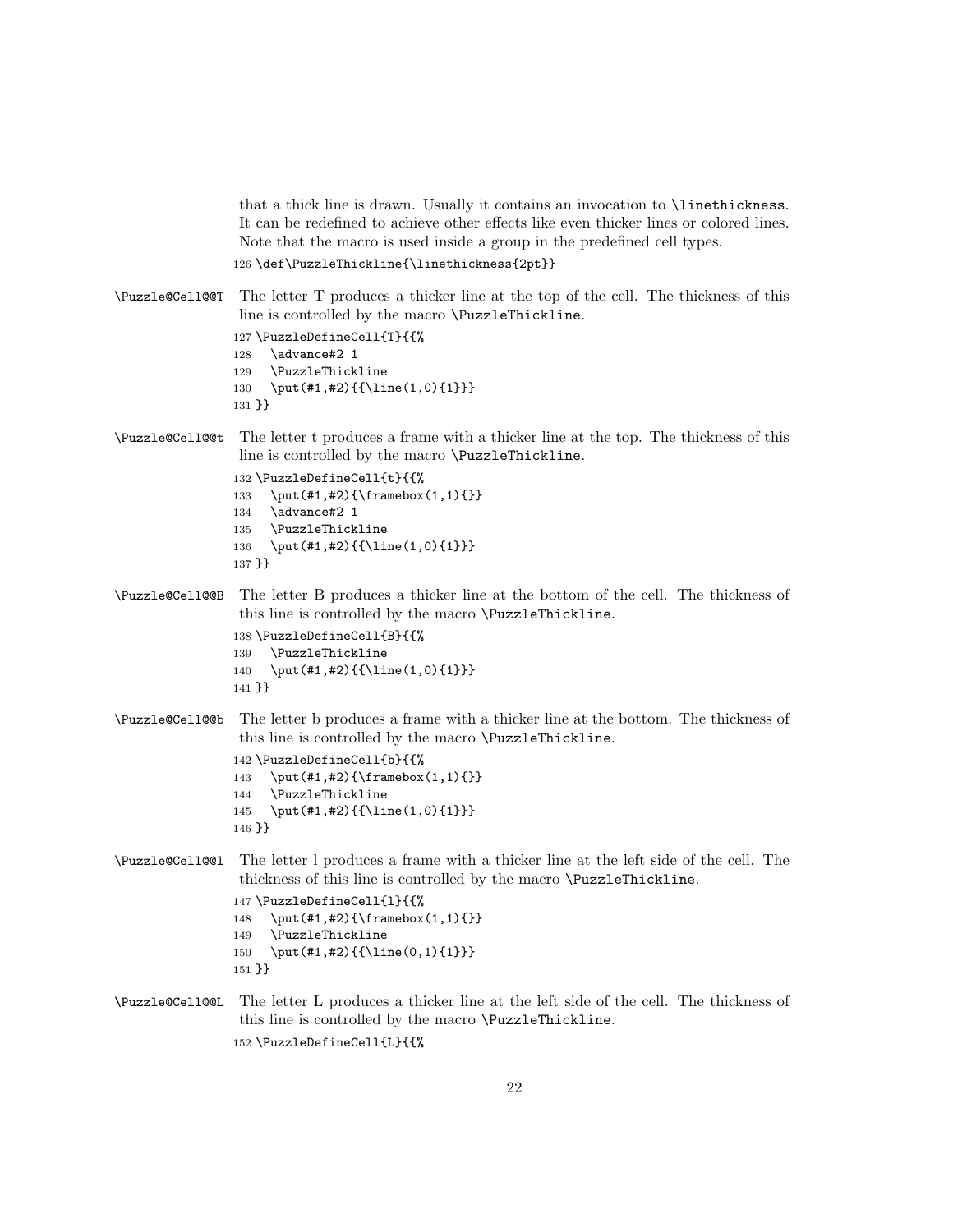```
153 \PuzzleThickline
                154 \put(#1,#2){{\line(0,1){1}}}
                155 }}
\Puzzle@Cell@@r The letter r produces a frame with a thicker line at the right side of the cell. The
                 thickness of this line is controlled by the macro \PuzzleThickline.
                 156 \PuzzleDefineCell{r}{{%
                157 \put(#1,#2){\framebox(1,1){}}
                158 \advance #1 1
                159 \PuzzleThickline
                160 \put(#1,#2){{\line(0,1){1}}}
                161 }}
\Puzzle@Cell@@R The letter R produces a thicker line at the right side of the cell. The thickness of
                 this line is controlled by the macro \PuzzleThickline.
                162 \PuzzleDefineCell{R}{{%
                163 \advance #1 1
                164 \PuzzleThickline
                165 \put(#1,#2){{\line(0,1){1}}}
                166 }}
\Puzzle@Cell@@f The letter f produces a simple frame around the cell. This is the default if nothing
                 is specified.
                 167 \PuzzleDefineCell{f}{{%
                168 \put(#1,#2){\framebox(1,1){}}
                169 }}
\Puzzle@Cell@@S The letter S produces the solution without any other formatting around it.
                 170 \PuzzleDefineCell{S}{{%
                171 \put(#1,#2){\makebox(1,1){\expandafter\uppercase{\PuzzleContent}}}
                172 }}
\Puzzle@Cell@@. The character . produces no additional rendering it can be used to overwrite the
                 default rendering which is to place a frame around the cell.
                 173 \PuzzleDefineCell{.}{}
\Psi /Puzzle@Cell@@O The letter O produces an oval as drawn with the L<sup>AT</sup>EX macro \oval.
                174 \PuzzleDefineCell{O}{{%
                175 \put(\the#1.5,\the#2.5){\oval(1,1){}}
                176 }}
\Puzzle@Cell@@o The letter o produces an oval inside a frame. T is is an abbreviation for the two
                 letters fO.
                177 \PuzzleDefineCell{o}{{%
                 178 \put(#1,#2){\framebox(1,1){}}
                 179 \put(\the#1.5,\the#2.5){\oval(1,1){}}
                180 }}
```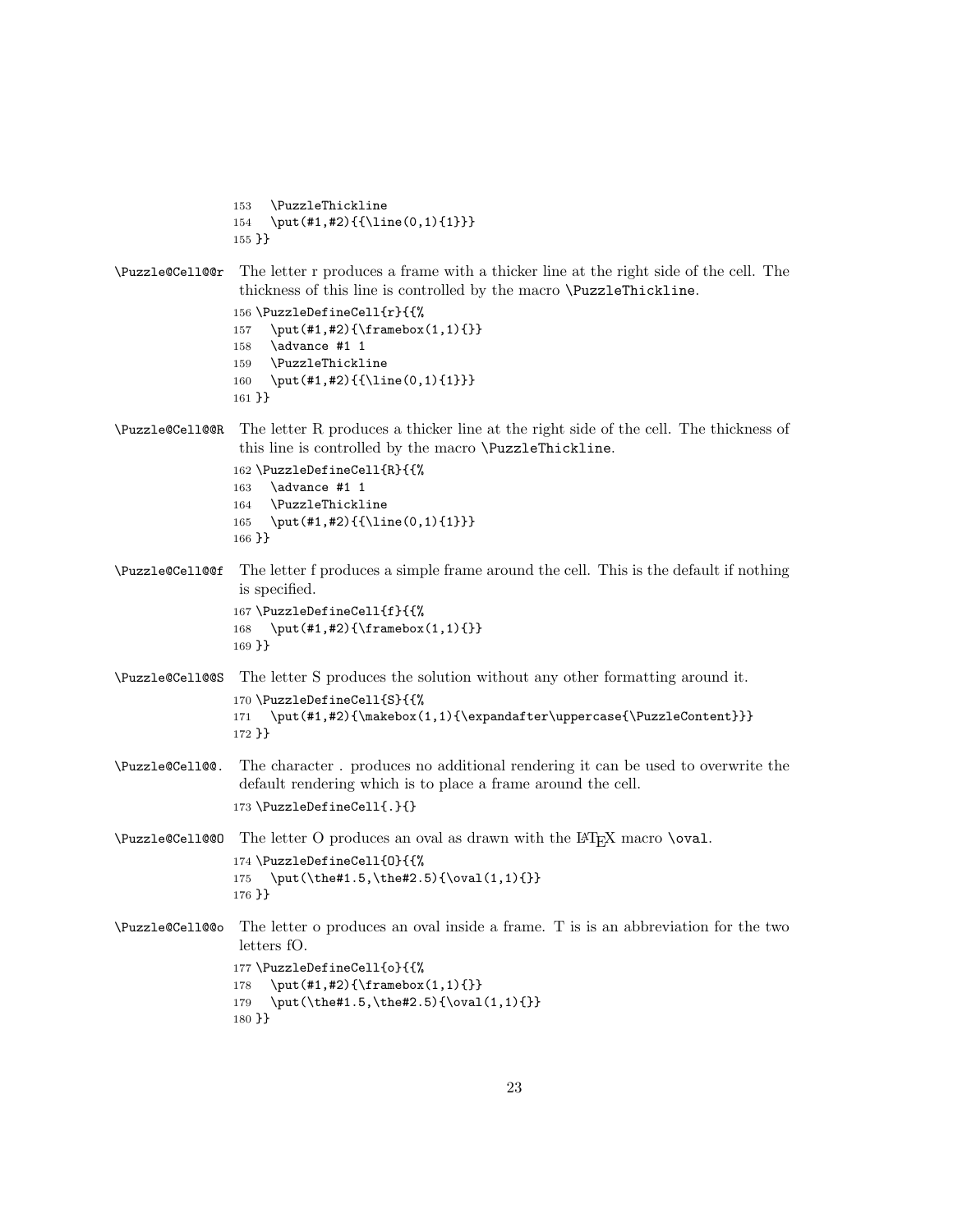```
\Puzzle@Cell@@* The letter * produces a solid black box.
                181 \PuzzleDefineCell{*}{%
                182 \put(#1,#2){\framebox(1,1){\PuzzleBlackBox}}
                183 }
```
\Puzzle@Cell@@/ The character / produces a line crossing the cell from lower left to upper right. 184 \PuzzleDefineCell{/}{{% 185 \put(#1,#2){{\line(1,1){1}}} 186 }}

\Puzzle@Cell@@, The character , produces a line crossing the cell from upper left to lower right. 187 \PuzzleDefineCell{,}{{% 188 \advance#2 1 189 \put(#1,#2){{\line(1,-1){1}}} 190 }}

## 6.4 Clues

| \Puzzle@Clue@@normal   | The first and the third argument are shown as clue. This macro is used for unsolved<br>puzzles.                                                                                                                                                                                                                                            |
|------------------------|--------------------------------------------------------------------------------------------------------------------------------------------------------------------------------------------------------------------------------------------------------------------------------------------------------------------------------------------|
|                        | 191 \newcommand\Puzzle@Clue@@normal[3]{\textsf{#1} #3 }                                                                                                                                                                                                                                                                                    |
| \Puzzle@Clue@@solution | In solutions clues are simply suppressed. Thus all three arguments are discarded.<br>192 \newcommand\Puzzle@Clue@@solution[3]{}                                                                                                                                                                                                            |
| Puzzle@Clues@@normal   | The environment Puzzle @Clues@@normal is mapped to PuzzleClues in "normal"<br>mode. It typesets its contents in a mini-page of approximately half text width.<br>193 \newenvironment{Puzzle@Clues@@normal}[1]{%<br>\let\Clue\Puzzle@Clue@@normal<br>194<br>\PuzzleCluePre<br>195<br>\PuzzleClueFont{#1}%<br>196<br>197 }{\PuzzleCluePost } |
| \PuzzleCluePre         | The macro <b>\PuzzleCluePre</b> contains the code which is inserted before the clues<br>are typeset in normal mode.<br>198 \newcommand\PuzzleCluePre{%<br>\null\hfill<br>199<br>\begin{minipage}[t]{.45\textwidth}%<br>200<br>$201$ }                                                                                                      |
| \PuzzleCluePost        | The macro <b>\PuzzleCluePost</b> contains the code which is inserted after the clues<br>are typeset in normal mode.<br>202 \newcommand\PuzzleCluePost{<br>\end{minipage}\hfill\null<br>203<br>$204$ }                                                                                                                                      |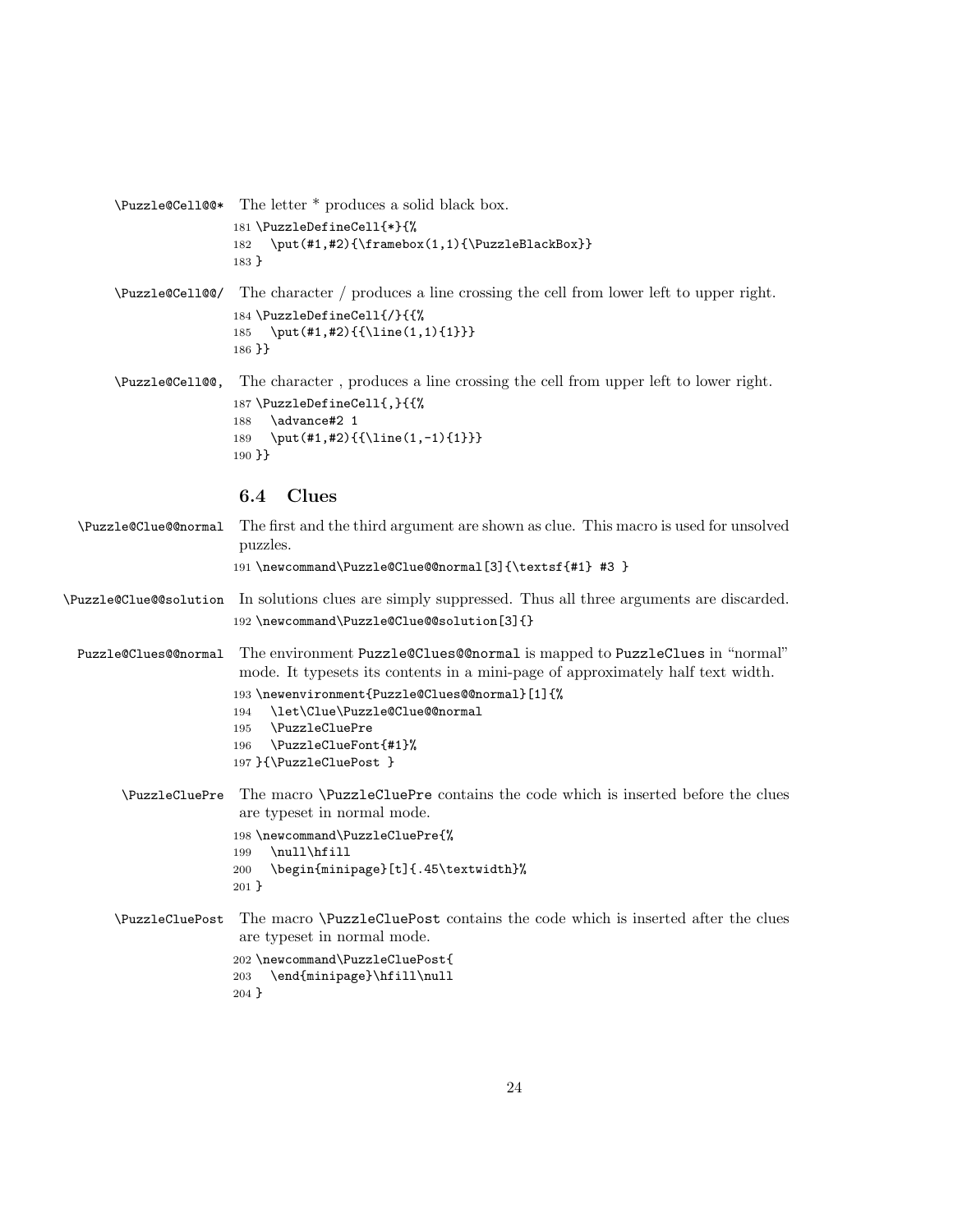Puzzle@Clues@@solution The environment Puzzle@Clues@@solution is mapped to PuzzleClues in "solution" mode. It just suppresses any output. 205 \newenvironment{Puzzle@Clues@@solution}[1]{% 206 \let\Clue\Puzzle@Clue@@solution 207 }{}

\PuzzleWordsText The macro \PuzzleWordsText is the text typeset at the beginning of the environment PuzzleWords. It takes one argument which is the length of the words listed.

```
208 \newcommand\PuzzleWordsText[1]{Words of length #1: }
```
Puzzle@Words@@normal The environment Puzzle@Words@@normal will be mapped to the environment PuzzleWords in "normal" mode. It just arranges that words are typeset after the \PuzzleWordsText has shown the length of the words. Finally a new paragraph is started.

```
209 \newenvironment{Puzzle@Words@@normal}[1]{%
210 \PuzzleWordsText{#1}%
211 \let\Word\relax
212 }{\par}
```
Puzzle@Words@@solution The environment Puzzle@Words@@solution will be mapped to the environment PuzzleWords in "solution" mode. It arranges things that the contents is silently ignored.

```
213 \newenvironment{Puzzle@Words@@solution}[1]{%
214 \newcommand\Word[1]{}%
215 }{}
```
## 6.5 Numbers

| <b>\PuzzleNumbers</b> | The macro <b>\PuzzleNumbers</b> will produce a list of boxes with numbers for letters.<br>It is intended for numbered crossword puzzles.                                                                                                                                                                                                                                                                      |  |  |  |  |  |
|-----------------------|---------------------------------------------------------------------------------------------------------------------------------------------------------------------------------------------------------------------------------------------------------------------------------------------------------------------------------------------------------------------------------------------------------------|--|--|--|--|--|
|                       | 216 \newcommand\PuzzleNumbers[1]{\begingroup<br>\@nameuse{Puzzle@@\Puzzle@TYPE}%<br>217<br>\Puzzle@Y=0<br>218<br>\Puzzle@X=1<br>219<br>\unitlength=\PuzzleUnitlength<br>220<br>\Puzzle@Numbers#1.\endgroup}<br>221                                                                                                                                                                                            |  |  |  |  |  |
| \Puzzle@Numbers       | The macro \Puzzle@Numbers loops through the arguments until it finds a dot.<br>For each argument it produces a box, either with the numbers or with the letters<br>or both, depending on the current settings.<br>The loop is implemented via recursion. The box is typeset by the   macro<br>which takes care of the current settings. For this purpose this character has to be<br>made active temporarily. |  |  |  |  |  |

222 \begingroup 223 \catcode'\|=13 224 \gdef\Puzzle@Numbers#1{%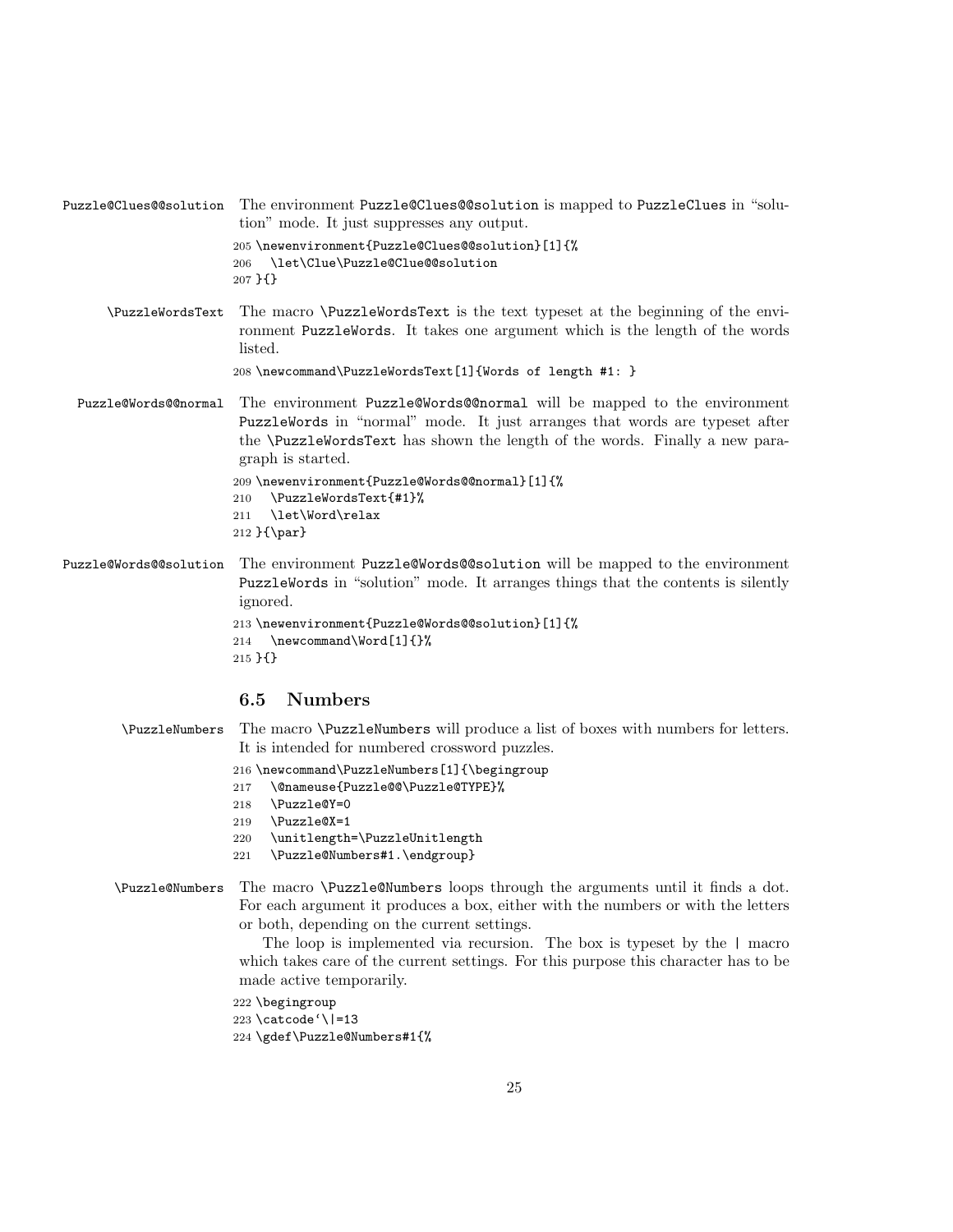| 225     | \if#1.                                    |
|---------|-------------------------------------------|
| 226     | \let\next\relax                           |
| 227     | \else                                     |
| 228     | $\begin{bmatrix}$ \begin{picture} $(1,1)$ |
| 229     | \xdef\X{\the\Puzzle@X}%                   |
| 230     | \Puzzle@X=0                               |
| 231     |                                           |
| 232     | \end{picture}%                            |
| 233     | \let\next\Puzzle@Numbers                  |
| 234     | \advance\Puzzle@X 1                       |
| 235     | \fi                                       |
| 236     | \next                                     |
| $237$ } |                                           |
|         | 238 \endgroup                             |

\PuzzleLettersText The macro \PuzzleLettersText contains the text typeset at the beginning of the \PuzzleLetters environment.

239 \newcommand\PuzzleLettersText{The following letters are used: }

\PuzzleLetters The macro \PuzzleLetters is intended to show the letters used in a numbered crossword puzzle. The argument is the (sorted) list of characters used.

240 \newcommand\PuzzleLetters[1]{\PuzzleLettersText #1\par}

\Puzzle@TYPE The macro \Puzzle@TYPE contains the type of the puzzle. It is used find the appropriate initialization macro.

241 \newcommand\Puzzle@TYPE{normal}

\PuzzleSolution The macro \PuzzleSolution arranges everything that the following puzzles are typeset in the "solution" mode, i.e. the letters are shown and the clues are suppressed.

> This macros has one optional argument which has to be true or false. This argument determines whether or not the numbers should also be shown in the solution. The default is false which means that the numbers are suppressed in the solution.

- 242 \newcommand\PuzzleSolution[1][false]{%
- 243 \@nameuse{Puzzle@SolutionNumbered#1}%
- 244 \let\Kakuro@HINT\Kakuro@nohint
- 245 \let\PuzzleClues\Puzzle@Clues@@solution
- 246 \let\endPuzzleClues\endPuzzle@Clues@@solution
- 247 \let\PuzzleWords\Puzzle@Words@@solution
- 248 \let\endPuzzleWords\endPuzzle@Words@@solution
- 249 \def\Puzzle@TYPE{solution}%
- 250 }
- \PuzzleUnsolved The macro \PuzzleUnsolved arranges everything that the following puzzles are typeset in the "unsolved" mode, i.e. the letters are suppressed and the clues are shown.

251 \newcommand\PuzzleUnsolved{%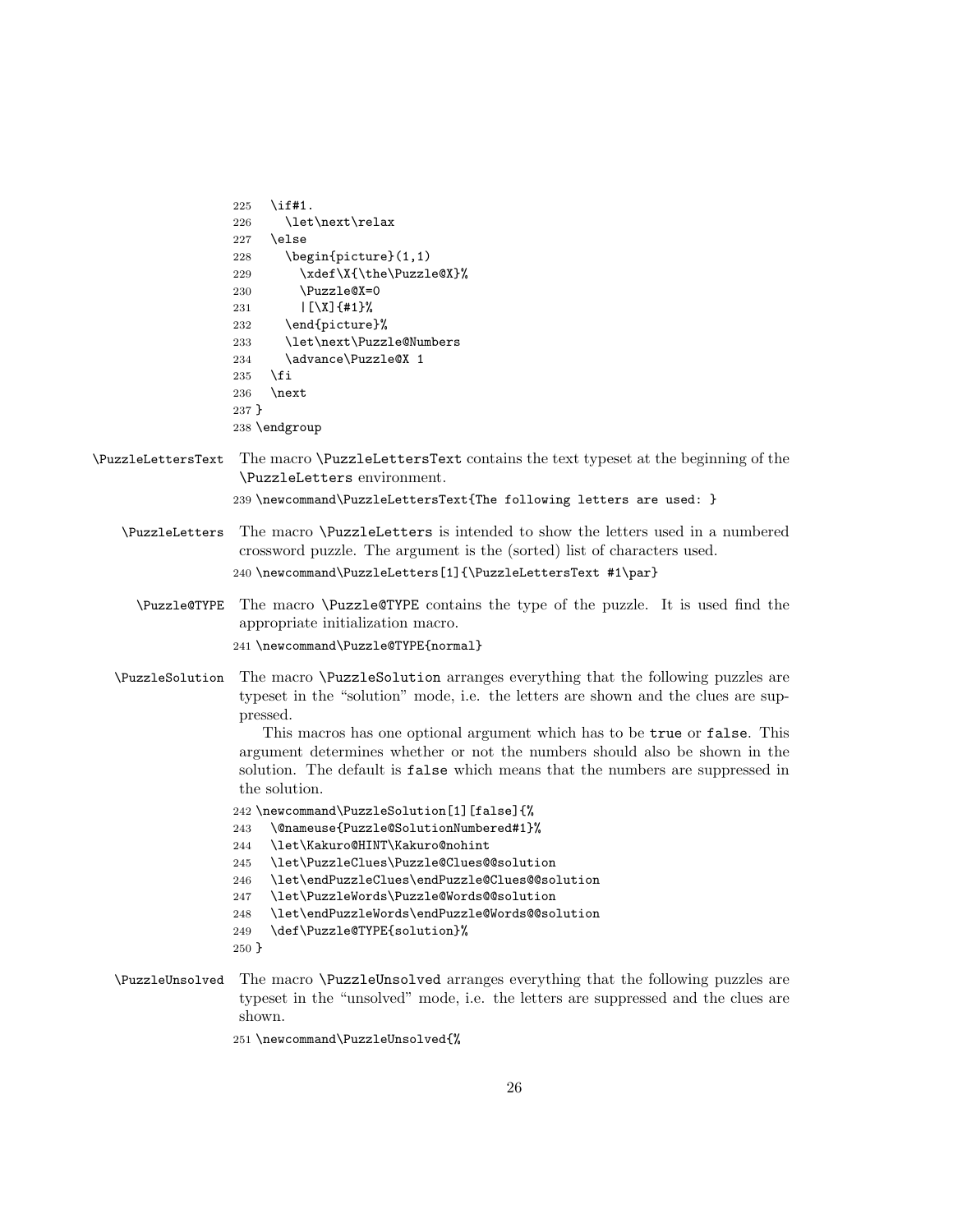- \let\Kakuro@HINT\Kakuro@hint
- \let\PuzzleClues\Puzzle@Clues@@normal
- \let\endPuzzleClues\endPuzzle@Clues@@normal
- \let\PuzzleWords\Puzzle@Words@@normal
- \let\endPuzzleWords\endPuzzle@Words@@normal
- \xdef\Puzzle@TYPE{normal}}

The boolean Puzzle@SolutionNumbered determines whether or not the solution should contain numbers. Initially it is set to "false".

```
258 \newif\ifPuzzle@SolutionNumbered
259 \Puzzle@SolutionNumberedfalse
```
#### 6.6 Sudoku

The challenge for the sudoku is to implement a convenient input syntax.

Sudoku The environemnt Sudoku is used to typeset the puzzle. The implementation defines the begin and end macro separately.

```
260 \begingroup
261 \catcode'\|=13
262 \gdef\Sudoku{\begin{Puzzle}{9}{9}%
263 \let\Puzzle@pipe=|%
264 \def\PPa{\Puzzle@pipe[][fS]}%
265 \def|##1{\ifx##1*\let\next\PPa\else
266 \Puzzle@pipe{##1}\let\next\relax\fi\next}
267 }
268 \endgroup
```
The macro \endSudoku contains the code to be expanded at the end of the environment. It draws the field with the  $3 \times 3$  boxes.

```
269 \gdef\endSudoku{%
270 \multiput(0,0)(1,0)9{\framebox(1,1){}}
271 \multiput(0,1)(1,0)9{\framebox(1,1){}}
272 \multiput(0,2)(1,0)9{\framebox(1,1){}}
273 \multiput(0,3)(1,0)9{\framebox(1,1){}}
274 \multiput(0,4)(1,0)9{\framebox(1,1){}}
275 \multiput(0,5)(1,0)9{\framebox(1,1){}}
276 \multiput(0,6)(1,0)9{\framebox(1,1){}}
277 \multiput(0,7)(1,0)9{\framebox(1,1){}}
278 \multiput(0,8)(1,0)9{\framebox(1,1){}}
279 \linethickness{\SudokuLinethickness}%
280 \put(0,0){\framebox(9,9){}}
281 \put(3,0){\frac{\frac{3,9}{}}{}282 \put(0,3){\framebox(9,3){}}
283 \end{Puzzle}}
```
\SudokuLinethickness The macro \SudokuLinethickness contains the thickness od thick lines in a Sudoku.

\newcommand\SudokuLinethickness{2pt}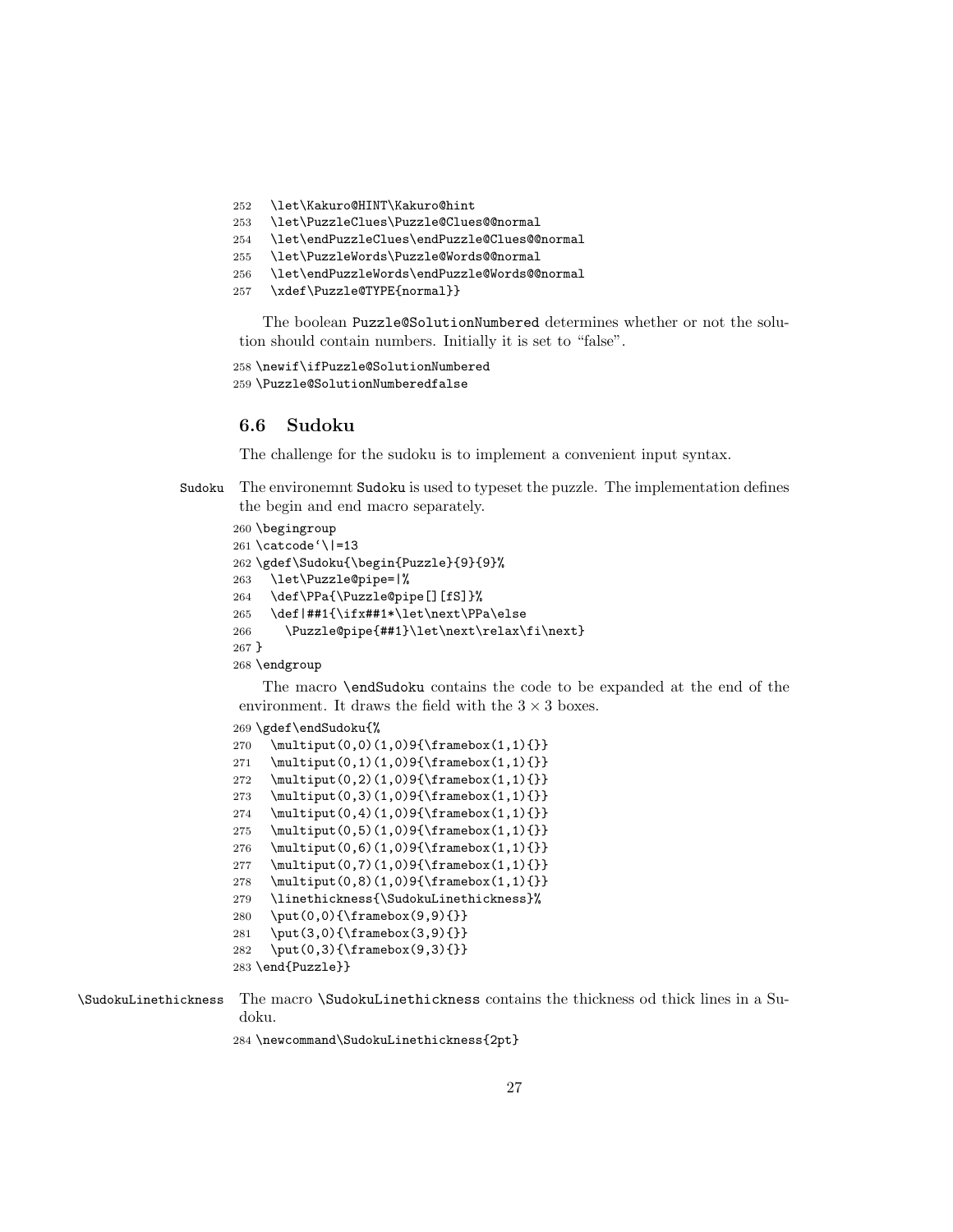## 6.7 Kakuro

\KakuroNumberFont The macro \KakuroNumberFont is used to typeset the hints, i.e. the horizontal and vertical sums.

```
285 \newcommand\KakuroNumberFont{\sffamily\tiny}
```
\Kakuro@cell The macro \Kakuro@cell is used to typeset the cells. It analyzes the argument and acts accordingly.

> \def\Kakuro@cell#1{% 287 \ifx#1. \def\next{\Puzzle@pipe.}% \else\ifx#1< \let\next\Kakuro@HINT \else\ifx#1\* \let\next\Kakuro@always \else\ifx#1- \let\next\Kakuro@empty \else\Puzzle@pipe#1 \let\next\relax \fi\fi\fi\fi \next }%

- \Kakuro@always The macro \Kakuro@always is used to draw a cell with an inital number. \def\Kakuro@always{\Puzzle@pipe[][fS]}%
- \Kakuro@empty The macro \Kakuro@empty is used to drae an empty cell. \def\Kakuro@empty{\Puzzle@pipe{}}%

\Kakuro@hint The macro \Kakuro@hint is used to draw hints.

```
297 \def\Kakuro@hint#1:#2>{%
298 \def\x{#2}%
299 \ifx\x\empty\else
300 \put(\Puzzle@X,\Puzzle@Y){%
301 \makebox(1,.8)[r]{\parbox{.95\unitlength}{%
302 \raggedright\KakuroNumberFont
303 $\blacktriangledown$\\#2}}}
304 \fi
305 \def\x{#1}%
306 \ifx\x\empty\else
307 \put(\Puzzle@X,\Puzzle@Y){%
308 \makebox(1,1.2){\parbox{.95\unitlength}{%
309 \raggedleft\KakuroNumberFont
310 #1 $\blacktriangleright$\\\mbox{}}}}
311 \fi
312 \Puzzle@pipe[][\KakuroHintType]{ }}%
```
\Kakuro@nohint The macro \Kakuro@nohint is used to suppress hints in solution mode. \def\Kakuro@nohint#1:#2>{% \Puzzle@pipe[][,]{ }}%

\Kakuro@HINT The macro \Kakuro@HINT contains the definition to be used to typeset hints. This indirection is needed to suppress hints in solution mode. \let\Kakuro@HINT\Kakuro@hint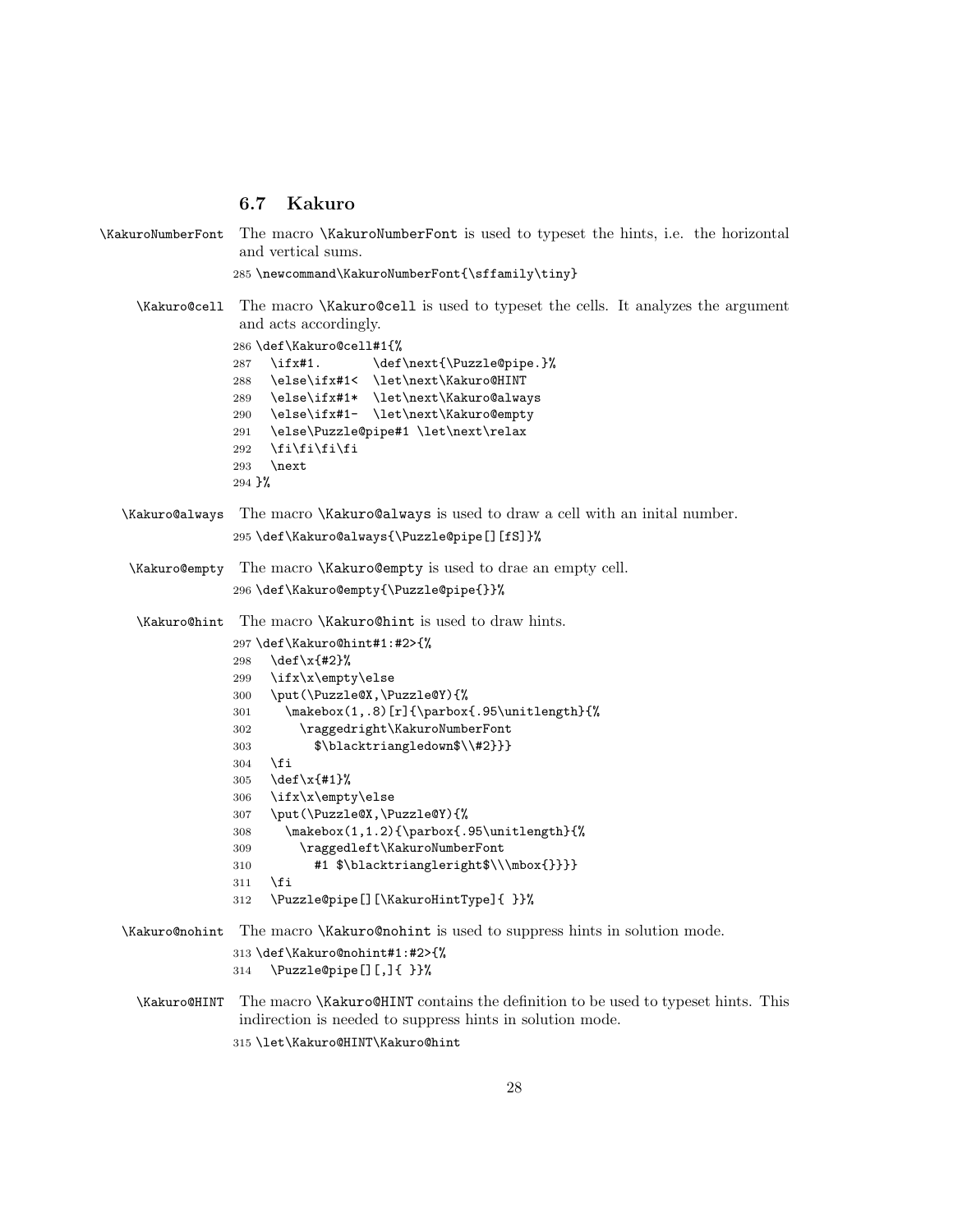Kakuro The environemnt Kakuro is used to typeset the puzzle. The implementation defines the begin and end macro separately to cope with catcode changes.

```
316 \begingroup
317 \catcode'\|=13
318 \gdef\Kakuro#1#2{\begin{Puzzle}{#1}{#2}%
319 \catcode'\|=13
320 \let\Puzzle@pipe=|
321 \let|=\Kakuro@cell
322 }
323 \endgroup
```
The macro \endKakuro contains the code to be expanded at the end of the environment.

```
324 \def\endKakuro{\end{Puzzle}}
```
\KakuroHintType The macro \KakuroHintType contains the cell type for typesetting hint cells. It can be used to achieve a different look and feel.

```
325 \def\KakuroHintType{,}
```
## 6.8 Initialization

Finally we arrange that the default behavior is to typeset an unsolved crossword puzzle.

#### \PuzzleUnsolved

Now, that everything is in place we can arrange some package options.

```
327 \DeclareOption{numbered}{\Puzzle@SolutionNumberedtrue}
328 \DeclareOption{nocenter}{\let\PuzzlePre=\relax
329 \let\PuzzlePost=\relax}
330 \DeclareOption{unboxed}{\let\PuzzleCluePre=\relax
331 \let\PuzzleCluePost=\relax}
332 \DeclareOption{normalsize}{\PuzzleUnitlength=20pt
333 \def\PuzzleFont{\rmfamily\normalsize}}
334 \DeclareOption{small}{\PuzzleUnitlength=16pt
335 \def\PuzzleFont{\rmfamily\small}}
336 \DeclareOption{large}{\PuzzleUnitlength=24pt
337 \def\PuzzleFont{\rmfamily\large}}
338 \DeclareOption{german}{%
339 \renewcommand\PuzzleWordsText[1]{Worte der L\"ange #1: }%
340 \renewcommand\PuzzleLettersText{Benutzte Buchstaben: }%
341 }
342 \DeclareOption{ngerman}{%
343 \renewcommand\PuzzleWordsText[1]{Worte der L\"ange #1: }%
344 \renewcommand\PuzzleLettersText{Benutzte Buchstaben: }%
345 }
346 \ProcessOptions\relax
    That's all.
```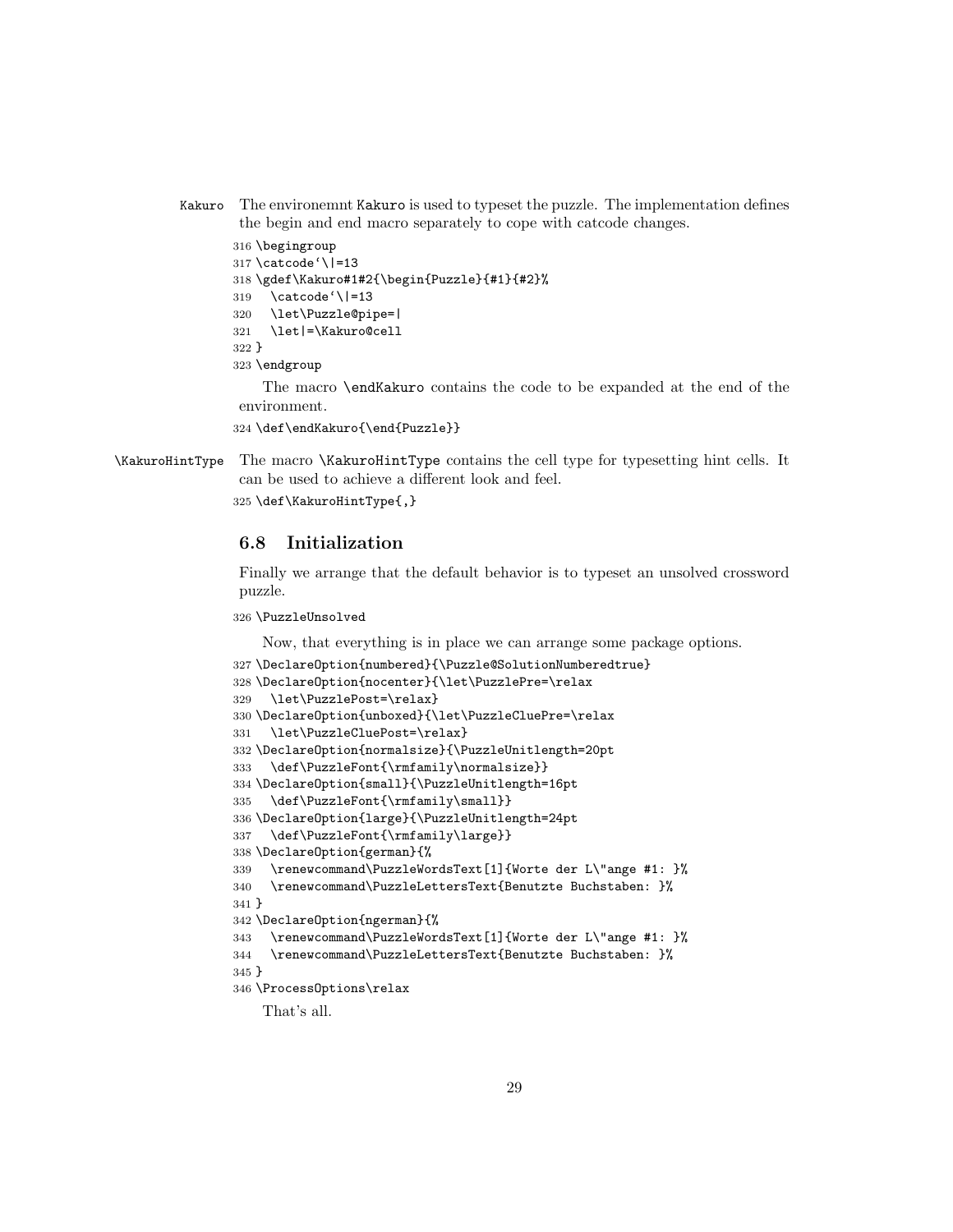# Change History

## 1.10

| \Kakuro@cell: Font changing                        |    |              |
|----------------------------------------------------|----|--------------|
| macros modernized<br>$\sim$                        | 28 |              |
| \KakuroNumberFont: Font                            |    |              |
| changing macros modernized.                        | 28 |              |
| \PuzzleFont: Font changing                         |    |              |
| macros modernized                                  | 17 |              |
| \PuzzleNumberFont: Font                            |    |              |
| changing macros modernized<br>$\ddot{\phantom{a}}$ | 17 |              |
| General: Font changing macros                      |    |              |
| modernized $\ldots \ldots \ldots \ldots 8, 29$     |    |              |
| $1.3\,$                                            |    |              |
| General: First public release.                     | 1  | $\mathbf{1}$ |
| 1.4                                                |    |              |
| \Puzzle@Box@@normal: Minor bug                     |    |              |
| fix. Using \ifx instead of \if.                    | 19 | $\mathbf{1}$ |
| \Puzzle@Box@@solution: Minor                       |    |              |
| bug fix. Using \ifx instead of                     |    |              |
| \if.<br>.                                          | 20 |              |
| 1.5                                                |    |              |
| \Puzzle@Box@@normal:                               |    |              |
| Reimplemented to cope with                         |    |              |
| two optional arguments.<br>.                       | 19 | 1            |
| \Puzzle@Box@@normal@: Extracted                    |    |              |
| from \Puzzle@Box@@normal.<br>$\overline{a}$        | 19 |              |
| \Puzzle@Box@@solution:                             |    |              |
| Reimplemented to cope with                         |    |              |
| two optional arguments.<br>$\sim$                  | 20 |              |
| \Puzzle@Box@@solution@:                            |    |              |
| Reimplemented to cope with                         |    |              |
| two optional arguments. $\dots$                    | 20 |              |
| \Puzzle@Cell@@*: New<br>$\cdots$                   | 24 |              |
| \Puzzle@Cell@@.: New                               | 24 |              |
| \Puzzle@Cell@@.: New<br>.                          | 23 |              |
| \Puzzle@Cell@@/: New<br>.                          | 24 | 1            |
| \Puzzle@Cell@@B: New<br>.                          | 22 |              |
| \Puzzle@Cell@@L: New<br>.                          | 22 |              |
| \Puzzle@Cell@@O: New<br>.                          | 23 |              |
| \Puzzle@Cell@@R: New                               | 23 |              |
| \Puzzle@Cell@@T: New                               | 22 |              |
| \Puzzle@Cell@@b: New<br>.                          | 22 |              |

|     | \Puzzle@Cell@@f: New<br>.                              | 23 |
|-----|--------------------------------------------------------|----|
|     | \Puzzle@Cell@@1: New<br>.                              | 22 |
|     | \Puzzle@Cell@@o: New                                   | 23 |
|     | \Puzzle@Cell@@r: New<br>.                              | 23 |
|     | \Puzzle@Cell@@t: New<br>.                              | 22 |
|     | \Puzzle@Cell@Loop: New                                 | 20 |
|     | \PuzzleDefineCell: New                                 | 21 |
|     | \PuzzleDefineColorCell: New .                          | 21 |
|     | \PuzzleLineThickness: New                              | 18 |
|     | \PuzzlePost: New                                       | 19 |
|     | \PuzzlePre: New                                        | 18 |
|     | \PuzzlePutNumber: New                                  | 20 |
| 1.6 |                                                        |    |
|     | General: Several style options                         |    |
|     | defined $\ldots$<br>$\sim$ $\sim$ $\sim$ $\sim$ $\sim$ | 29 |
| 1.7 |                                                        |    |
|     | \Puzzle@Box@@normal@:                                  |    |
|     | \PuzzleContent added to                                |    |
|     | transport the letter to the                            |    |
|     | formatting macro.                                      | 19 |
|     | \Puzzle@Cell@@S: New                                   | 23 |
| 1.8 |                                                        |    |
|     | \Kakuro@HINT: New                                      | 28 |
|     | \Kakuro@always: New                                    | 28 |
|     | \Kakuro@cell: New                                      | 28 |
|     | \Kakuro@empty: New                                     | 28 |
|     | \Kakuro@hint: New                                      | 28 |
|     | \Kakuro@nohint: New                                    | 28 |
|     | \KakuroHintType: New                                   | 29 |
|     | \KakuroNumberFont: New                                 | 28 |
|     | \SudokuLinethickness: New                              | 27 |
|     | Kakuro: New<br>.                                       | 29 |
|     | Sudoku: New<br>.                                       | 27 |
| 1.9 |                                                        |    |
|     | \Puzzle@Box@@solution@: Macro                          |    |
|     | PuzzleSolutionContent                                  |    |
|     | introduced as extension point                          | 20 |
|     | \PuzzleSolutionContent: Macro                          |    |
|     | <b>PuzzleSolutionContent</b>                           |    |
|     | introduced as extension point                          | 21 |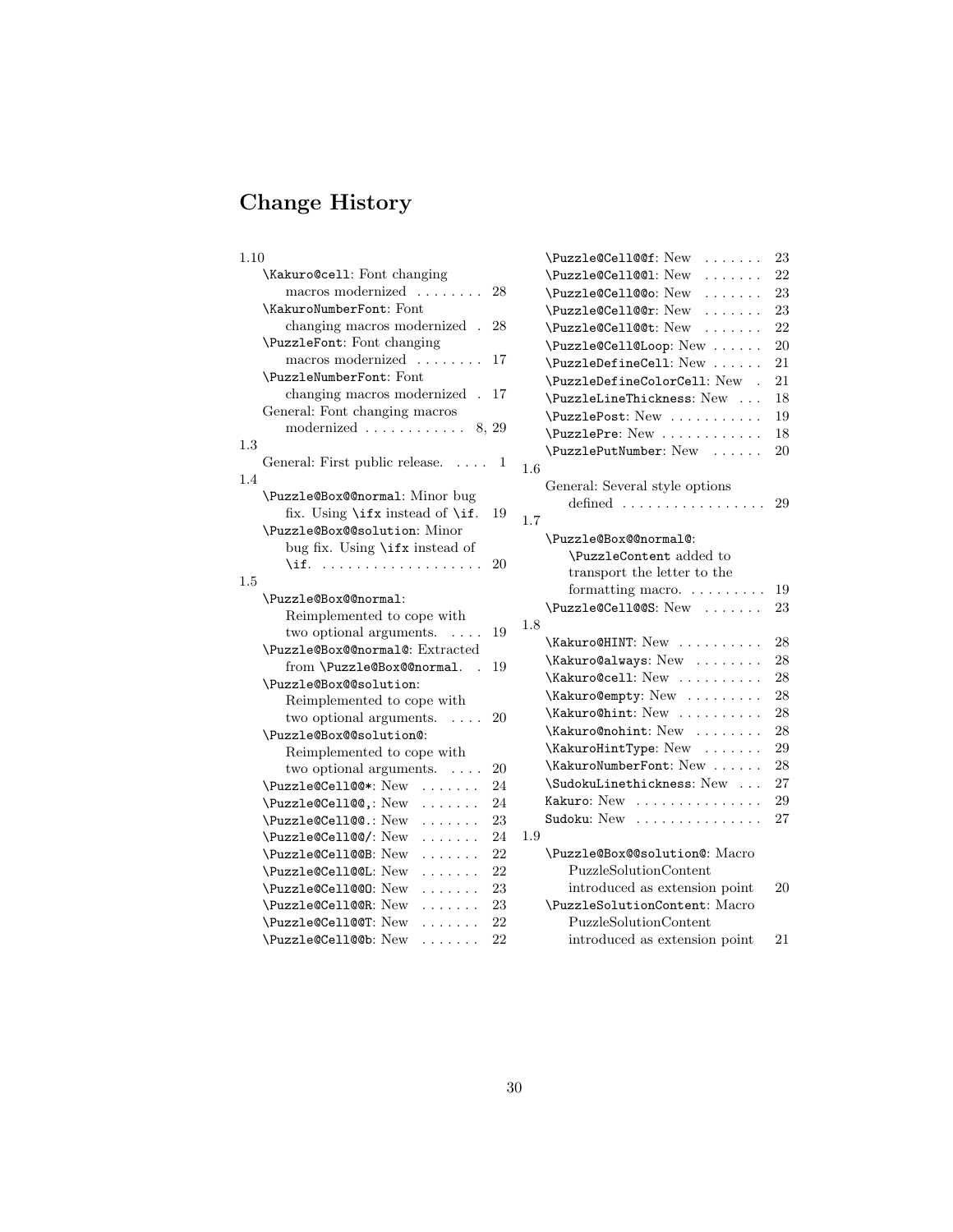## Index

Numbers written in italic refer to the page where the corresponding entry is described; numbers underlined refer to the code line of the definition; numbers in roman refer to the code lines where the entry is used.

| <b>Symbols</b>                                              | K                                                           |
|-------------------------------------------------------------|-------------------------------------------------------------|
| $\setminus$ 12, 23, 223, 261, 317, 319                      |                                                             |
|                                                             | Kakuro (environment) $\ldots \ldots \ldots$ 13, 316         |
| B                                                           | $\kappa$ akuro@always  289, 295                             |
| $\blacksquare$ blacktriangledown  303                       | $\kappa$ akuro@cell  286, 321                               |
| $\blacksquare$ blacktriangleright  310                      | \Kakuro@empty<br>290, 296                                   |
|                                                             | \Kakuro@HINT  244, 252, 288, 315                            |
| $\mathbf C$                                                 | \Kakuro@hint  252, 297, 315                                 |
| \Clue 9, 194, 206                                           | $\kappa$ akuro@nohint  244, 313                             |
|                                                             | $\kappa$ akuroHintType  312, 325                            |
|                                                             | $\kappa$ akuroHintTypeKakuroNumberFont . 15                 |
| D                                                           | \KakuroNumberFont  15, 285, 302, 309                        |
| $\Delta$ PeclareOption  327,                                |                                                             |
| 328, 330, 332, 334, 336, 338, 342                           | L                                                           |
| $\left\{\text{DefineColorCell}\right.\dots\dots\dots\quad8$ | \line $\dots \dots \dots \dots$ 130, 136, 140,              |
|                                                             | 145, 150, 154, 160, 165, 185, 189                           |
| E                                                           | $\verb \linethickness   \dots 26, 126, 279$                 |
| $\emptyset$ 299, 306                                        |                                                             |
|                                                             | м                                                           |
| \endPuzzle@Clues@@normal  254                               | $\text{l}$ ultiput  270-278                                 |
| \endPuzzle@Clues@@solution  246                             |                                                             |
| \endPuzzle@Words@@normal  256                               | N                                                           |
| \endPuzzle@Words@@solution  248                             | \next 226, 233, 236, 265, 266, 287-291, 293                 |
| $\end{PuzzleClues$ 246, 254                                 |                                                             |
| $\end{PuzzleWords$ 248, 256                                 | О                                                           |
| $\end$ Sudoku  269                                          | $\text{175}, 179$                                           |
| environments:                                               |                                                             |
| Kakuro $13,316$                                             | P                                                           |
| Puzzle $5, 22$                                              | $\parbox{301, 308}$                                         |
| $Puzzle@Clues@normal$ $193$                                 | $PPa$ 264, 265                                              |
| Puzzle@Clues@@solution  205                                 | \ProcessOptions  346                                        |
| Puzzle@Words@@normal  209                                   | <b>Puzzle</b> (environment) $\ldots \ldots \ldots 5$ , 22   |
| Puzzle@Words@@solution $213$                                | \Puzzle@@normal  17                                         |
| PuzzleClues<br>9                                            | $\text{Puzzle@solution} \dots \dots \dots \dots \ 13$       |
| PuzzleWords<br>9                                            | $\text{Puzzle@Box@normal} \dots 18, 29, \underline{46}$     |
| Sudoku $\ldots \ldots \ldots \ldots 11,260$                 | $\text{Puzzle@Box@normal@ } \ldots \ldots \quad 48,50$      |
| $\exp\{ter \dots \dots \dots \ 79, 171\}$                   | $\text{Puzzle@Box@solution} \dots \dots \ 14, \frac{88}{1}$ |
|                                                             | $\text{Puzzle@Box@solution@   90, } \frac{92}{92}$          |
| F                                                           | \Puzzle@Cell@@*<br>. <u>181</u>                             |
|                                                             | . 187<br>\Puzzle@Cell@@,                                    |
|                                                             | . 173<br>\Puzzle@Cell@@.                                    |
|                                                             | \Puzzle@Cell@@/<br>. 184                                    |
| I                                                           | . 138<br>\Puzzle@Cell@@B                                    |
| \ifPuzzle@SolutionNumbered . 109, 258                       | \Puzzle@Cell@@b<br>. <u>142</u>                             |
|                                                             |                                                             |